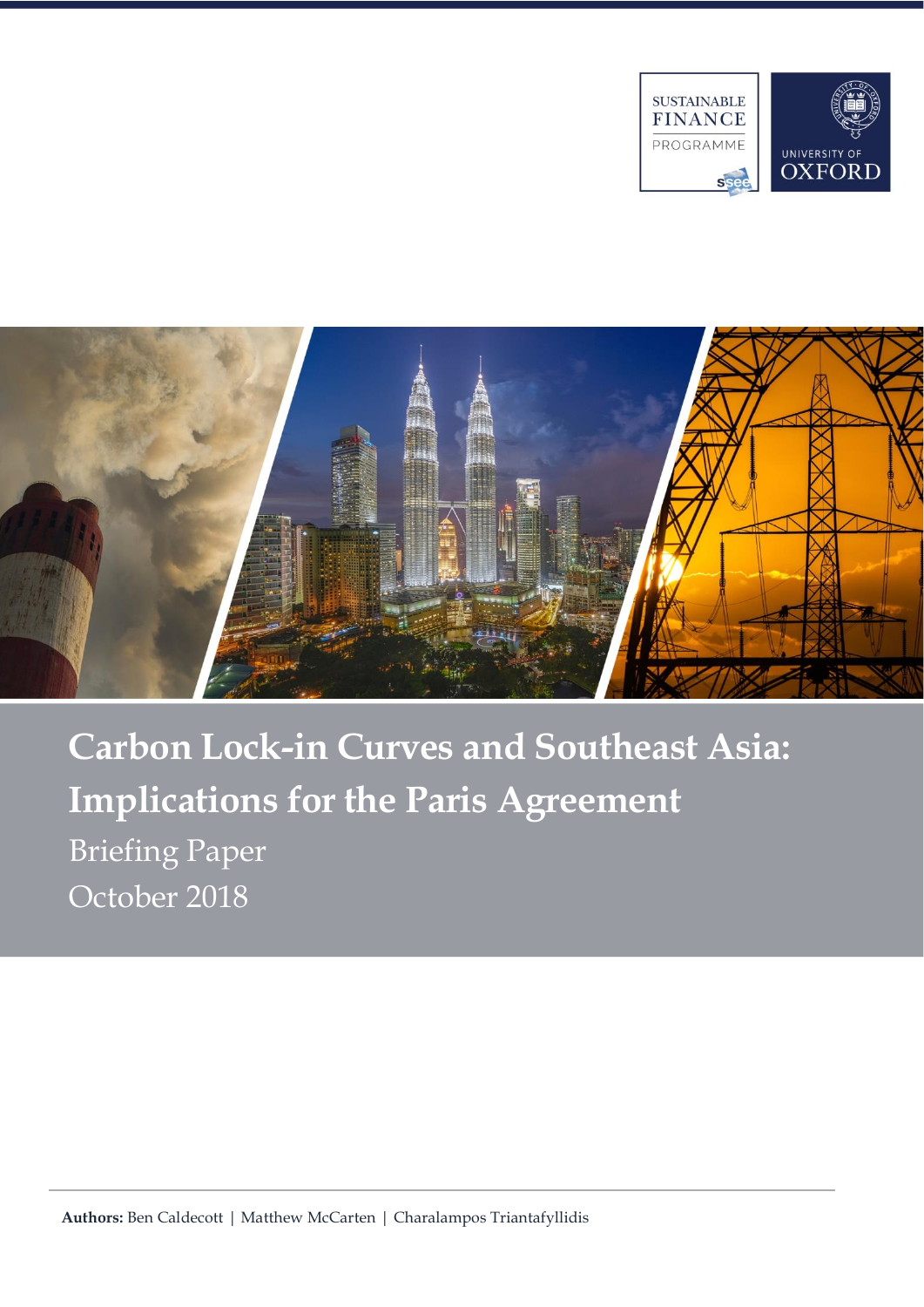

## <span id="page-1-0"></span>**About the Oxford Sustainable Finance Programme**

The Oxford Sustainable Finance Programme at the University of Oxford Smith School of Enterprise and the Environment is a multidisciplinary research centre working to be the world's best place for research and teaching on sustainable finance and investment. We were established in 2012 to align the theory and practice of finance and investment with global environmental sustainability.

We research environment-related risks, impacts, and opportunities across different sectors, geographies, and asset classes; how such factors are emerging and how they positively or negatively affect asset values; how they might be interrelated or correlated; their materiality (in terms of scale, impact, timing, and likelihood); who will be affected; and what affected groups can do to pre-emptively manage risk. Since our inception we have conducted pioneering research on stranded assets and continue to undertake significant research on the topic.

The production of high-quality research on the materiality of environment-related factors is a necessary, though insufficient, condition for these factors to be successfully integrated into decisionmaking. Consequently, we develop the data, analytics, frameworks, and models required to enable the integration of this information.

We are pioneers and advocates of 'spatial finance', a term we have coined that refers to efforts to bring geo-spatial capabilities into financial analysis. As such we are developing new asset-level datasets through data science and combining these with new approaches to spatial analysis, scenarios, and stress tests.

We also research barriers to the adoption of practices related to sustainable finance and investment. This includes the role of governance, norms, behaviour, and cognition, as well as policy and financial regulation in shaping investment decisions and capital allocation.

The Oxford Sustainable Finance Programme is based in a world leading university with a global reach and reputation. We work with leading practitioners from across the investment chain (including actuaries, asset owners, asset managers, accountants, banks, data providers, investment consultants, lawyers, ratings agencies, stock exchanges), with firms and their management, and with experts from a wide range of related subject areas (including finance, economics, management, geography, data science, anthropology, climate science, law, area studies, psychology) within the University of Oxford and beyond.

The [Global Sustainable Finance Advisory Council](https://www.smithschool.ox.ac.uk/research/sustainable-finance/global-advisory-council.html) that guides our work contains many of the key individuals and organisations working on sustainable finance. The Council also has a role in helping to informally co-ordinate and share information on sustainable finance and stranded assets work internationally. The Oxford Sustainable Finance Programme's founding Director is [Dr Ben Caldecott.](https://www.smithschool.ox.ac.uk/people/bcaldecott.html)

## <span id="page-1-1"></span>**About the Authors**

**Ben Caldecott** is the founding Director of the Oxford Sustainable Finance Programme. He is concurrently an Academic Visitor at the Bank of England and a Visiting Scholar at Stanford University. Ben specialises in environment, energy, and sustainability issues and works at the intersection between finance, government, civil society, and academe, having held senior roles in each domain. He holds a doctorate in economic geography from the University of Oxford. Ben initially read economics and specialised in development and China at the University of Cambridge and the School of Oriental and African Studies, University of London.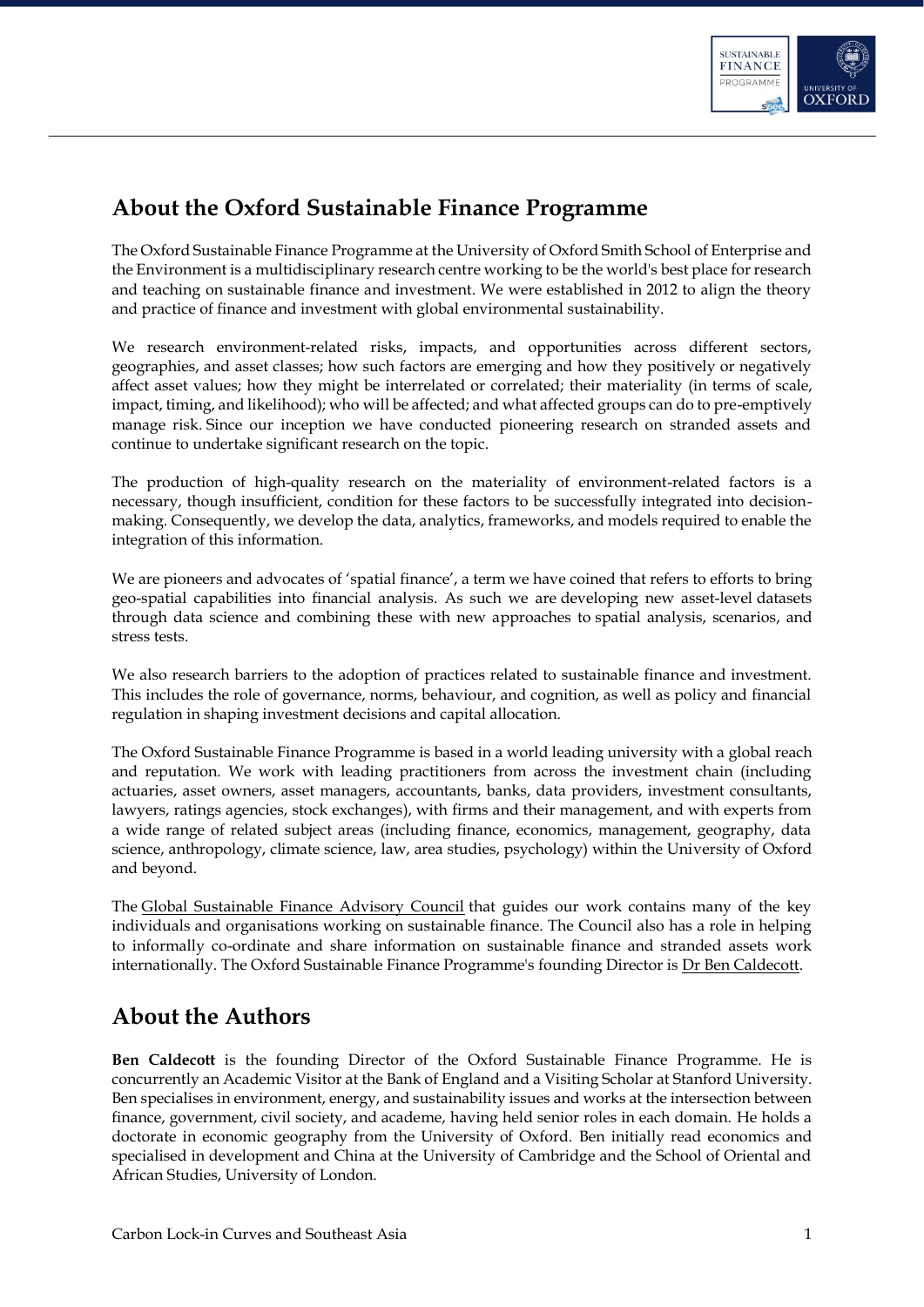

**Matthew McCarten** is a Postdoctoral Research Associate in the Oxford Sustainable Finance Programme. Prior to joining the Oxford Sustainable Finance Programme he gained a PhD in finance at the University of Otago, New Zealand in 2017. His thesis examined the determinants and consequences of securities class actions. In particular, it investigated the association between securities class actions and various corporate characteristics, including debt financing, political lobbying and innovation. He also holds an MBus (with distinction) and a BCom from the University of Otago.

**Charalampos P. Triantafyllidis** is a Postdoctoral Research Associate in the Oxford Sustainable Finance Programme. He holds a PhD in Operations Research (OR) and has previously been a Postdoctoral Research Associate with Imperial College and University College London, on Sustainable Development and Mathematical Modelling/Optimisation respectively. His main remit is in Applied OR for Sustainability.

## <span id="page-2-0"></span>**Acknowledgements**

We would like to thank HSBC for providing a grant to support this briefing paper and the reviewers for their feedback.

We also acknowledge the support of the Oxford Martin School Post-Carbon Transition Programme.

# <span id="page-2-1"></span>**Briefing Paper Series**

This Briefing Paper is intended to frame an issue and stimulate discussion among users of research. The views expressed in this paper represent those of the author(s) and do not necessarily represent those of the host institutions or funders.

## <span id="page-2-2"></span>**University of Oxford Disclaimer**

The Chancellor, Masters, and Scholars of the University of Oxford make no representations and provide no warranties in relation to any aspect of this publication, including regarding the advisability of investing in any particular company or investment fund or other vehicle. While we have obtained information believed to be reliable, neither the University, nor any of its employees, students, or appointees, shall be liable for any claims or losses of any nature in connection with information contained in this document, including but not limited to, lost profits or punitive or consequential damages.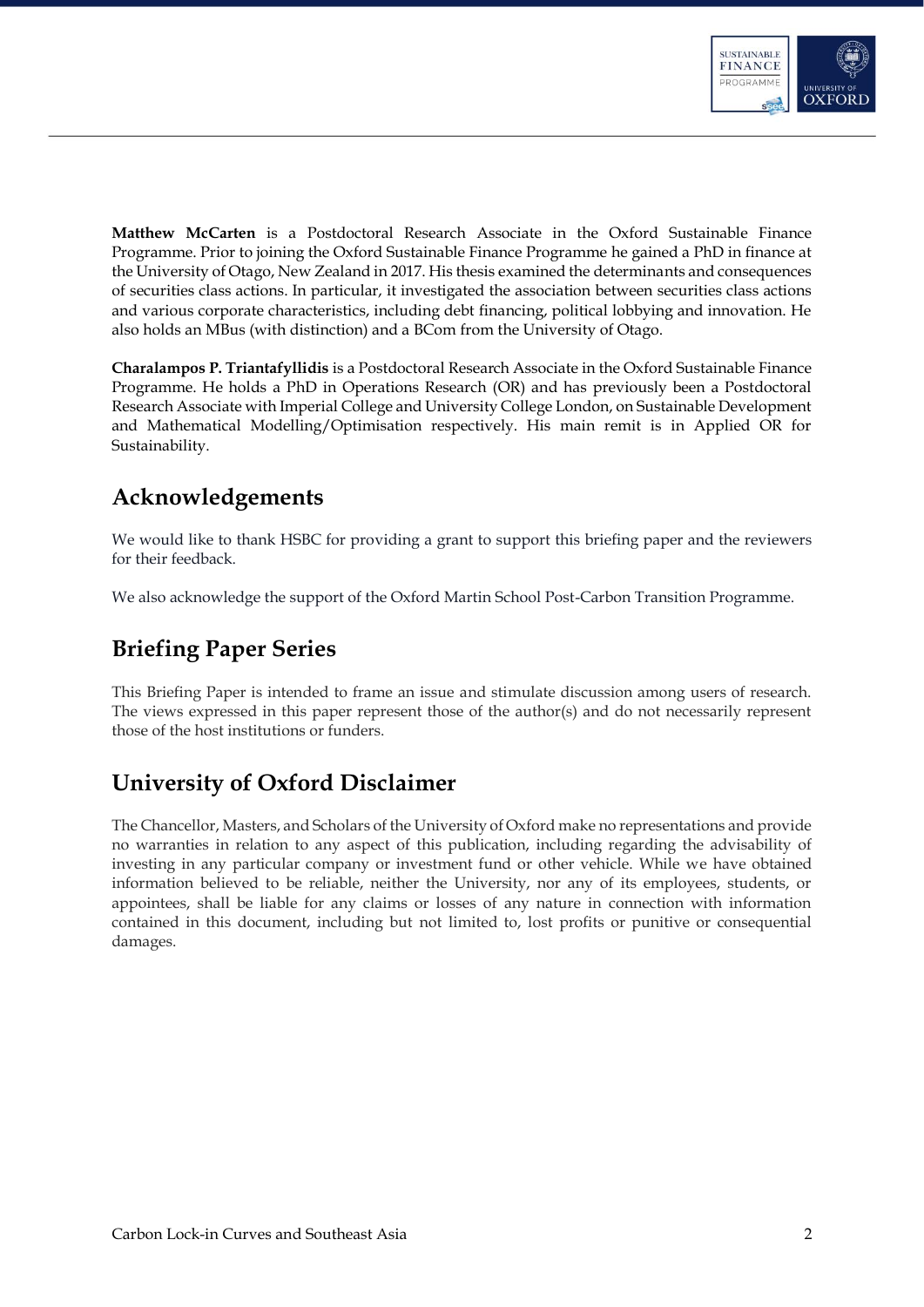

# <span id="page-3-0"></span>**Executive Summary**

In the last 15 years energy demand in Southeast Asia has grown by over 60% and the IEA anticipates its energy demand to grow by two-thirds by 2040. Increasing energy demand coupled with a reliance on fossil fuels will have major implications for the ability of the region and its constituent countries to deliver on Paris Agreement compatible carbon budgets. All of the countries of Southeast Asia (Brunei, Cambodia, Indonesia, Laos, Malaysia, Myanmar, Philippines, Singapore, Thailand, Timor-Leste, and Vietnam) have ratified the Paris Agreement.

Carbon Lock-in Curves (CLICs) are a new method we have created to objectively assess the carbon budget implications of current and planned assets. CLICs create a way to order, optimise, and represent portfolios of assets based on their committed emissions or future 'carbon lock-in'. Cumulative committed emissions across assets are compared to carbon budgets to determine which assets are compatible (or incompatible) with a given budget.

Assets that are incompatible with carbon budgets face a higher risk of stranding due to action on climate change. CLICs allow companies, policymakers, financial institutions, governments, regulators, and civil society to see whether current or proposed assets are compatible with different climate pathways and how this could change over time.

This report introduces CLICs and applies the approach to analyse the compatibility of power generating assets in Southeast Asia with global and country-level carbon budgets. Figure 1 presents a global CLIC with all Southeast Asian power assets. We have undertaken an analysis, using IPCC AR5, of carbon budgets with a 66% probability of keeping global temperature increased above pre-industrial levels below a given temperature (1.5°C, 2°C, and 3°C). We then allocate a share of the global carbon budget to the sector we are analysing (in this case power). We can also make allocations to specific countries or even companies. The methodologies we employ are set out later in the report in Section 2.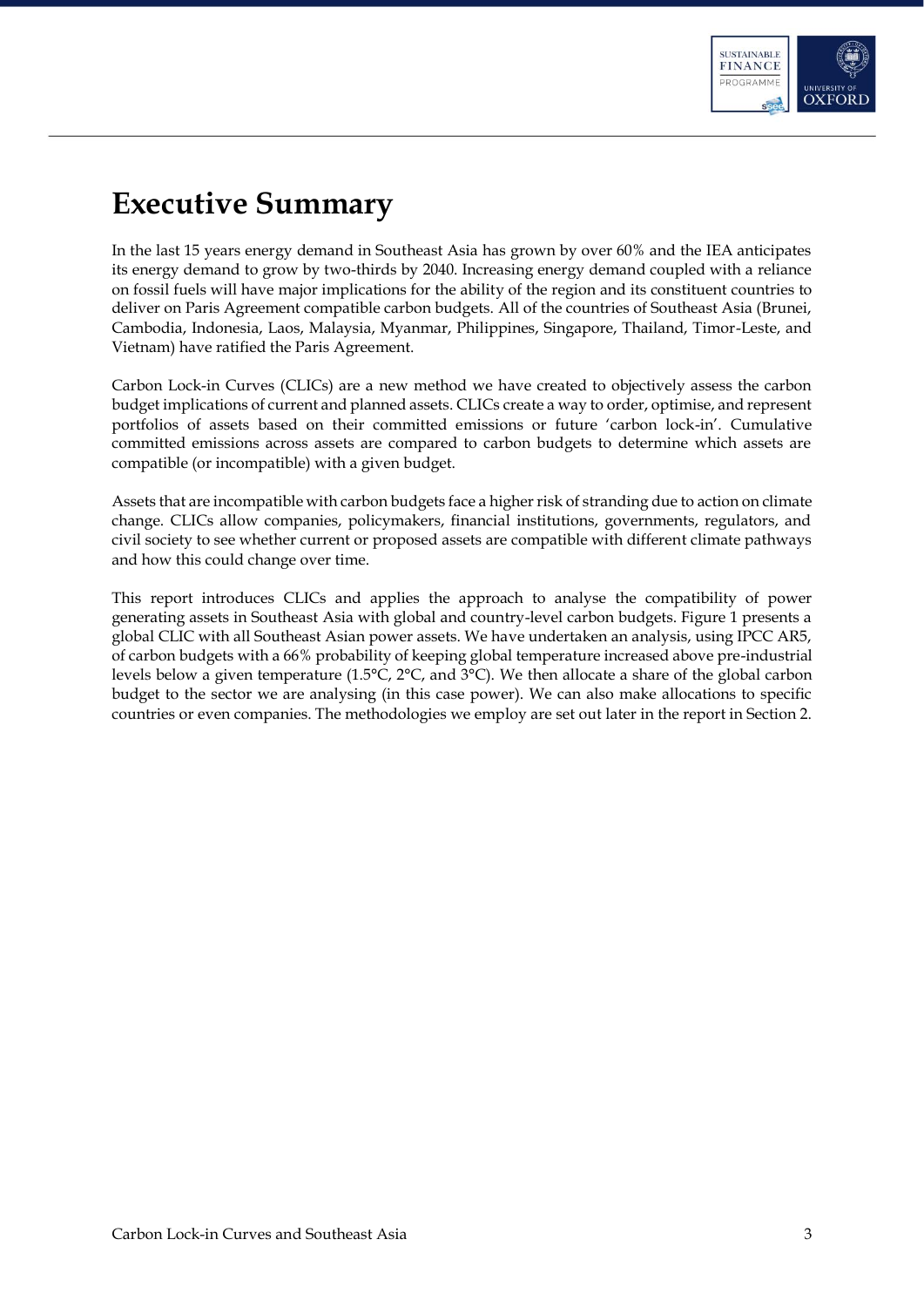

#### **Figure 1: Global Carbon Lock-in Curve**

This figure plots a Global Carbon Lock-in Curve. All current and planned Southeast Asia power assets are in orange and other global power assets are in brown. The width of each bar represents the estimated committed cumulative carbon emissions (CCCEs) for each asset.



N.B. To improve rendering, assets with the same efficiency are aggregated and plotted as one. Therefore, each bar may represent the CCCEs of many individual assets.<br>Using this rendering any bar with at least one Southeast (kg/MWh). The vertical lines represent the global emissions budget allocated to the global power sector for each warming scenario.

#### **Table 1: Current and Planned Emitting Units Position Relative to the Global Budgets by Country**

This table reports the emitting units position relative to the global budget for the countries in Southeast Asia, the percentage and number of emitting units that are incompatible with each warming scenario for each country, as well as a total representing the units across all Southeast Asian countries.

|               | <b>Total Emitting Units</b> |         |       | Units                                          | Units                                                          | Units                                                        |
|---------------|-----------------------------|---------|-------|------------------------------------------------|----------------------------------------------------------------|--------------------------------------------------------------|
| Country       | Current                     | Planned | Total | Incompatible<br>with $1.5^{\circ}$ C<br>Budget | Incompatible<br>with $1.5^{\circ}$ C - $2^{\circ}$ C<br>Budget | Incompatible<br>with $2^{\circ}$ C - $3^{\circ}$ C<br>Budget |
| <b>Brunei</b> | 55                          | 7       | 62    | 88.7% (55)                                     | 45.2% (28)                                                     | $0.0\%$ (0)                                                  |
| Cambodia      | 155                         | 13      | 168   | 94.6% (159)                                    | 10.1% (17)                                                     | $1.8\%$ (3)                                                  |
| Indonesia     | 2478                        | 287     | 2765  | 89.0% (2460)                                   | 26.4% (730)                                                    | 3.5% (97)                                                    |
| Laos          | 61                          | 3       | 64    | 98.4% (63)                                     | $7.8\%$ (5)                                                    | $0.0\%$ (0)                                                  |
| Malaysia      | 803                         | 54      | 857   | 88.8% (761)                                    | 14.2% (122)                                                    | $2.5\%$ (21)                                                 |
| Myanmar       | 100                         | 34      | 134   | 65.7% (88)                                     | 35.8% (48)                                                     | $0.7\%$ (1)                                                  |
| Philippines   | 1303                        | 195     | 1498  | 83.3% (1248)                                   | 13.4% (200)                                                    | 3.8% (57)                                                    |
| Singapore     | 149                         | 5       | 154   | 81.2% (125)                                    | 33.8% (52)                                                     | $7.8\%$ (12)                                                 |
| Thailand      | 541                         | 130     | 671   | 52.8% (354)                                    | 14.3% (96)                                                     | 1.9% (13)                                                    |
| Timor-Leste   | 54                          | 22      | 76    | 96.1% (73)                                     | $0.0\%$ (0)                                                    | $0.0\%$ (0)                                                  |
| Vietnam       | 198                         | 116     | 314   | 86.9% (273)                                    | 50.0% (157)                                                    | 19.7% (62)                                                   |
| Total         | 5897                        | 866     | 6763  | 83.7% (5659)                                   | 21.5% (1455)                                                   | 3.9% (266)                                                   |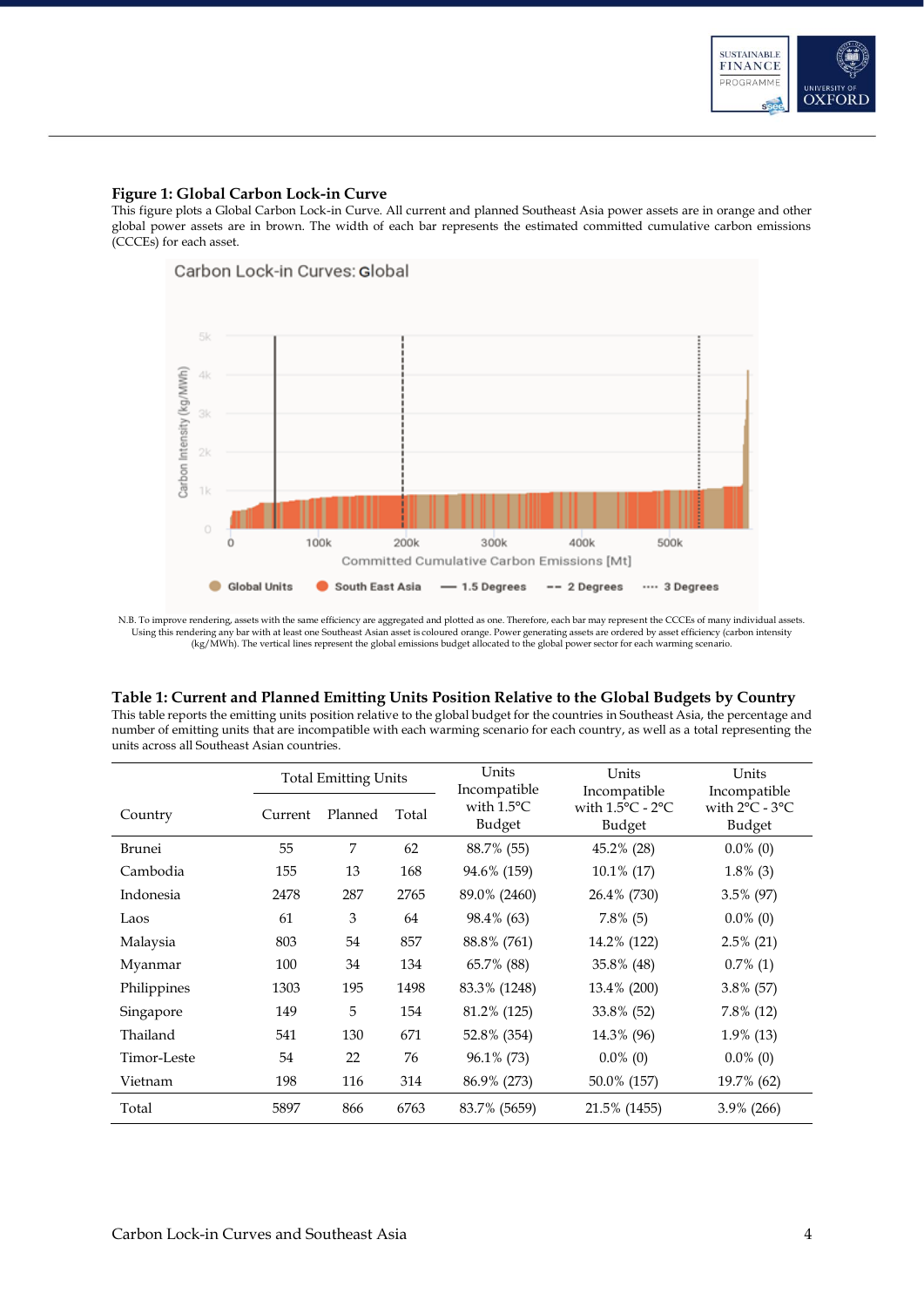

#### **Figure 2: Global Carbon Lock-in Curve**

This figure plots a heat map based on the percentage of current and planned fossil fuel generation assets that are incompatible with a 2°C global carbon budget in Southeast Asia.



Through our CLICs analysis for the Southeast Asian power sector we have found that:

- The vast majority (83.7%) of Southeast Asia's current and planned fossil fuel generation assets are incompatible with a Paris Agreement aligned carbon budget (1.5°C budget or 200 GtCO<sub>2</sub>).
- 87.7% of Southeast Asia's current fossil fuel generation assets are incompatible with 1.5°C, 17.8% are incompatible with 2°C, and 2.3% with 3°C. 56.2% of Southeast Asia's planned fossil fuel generation assets are incompatible with 1.5°C, 46.5% are incompatible with 2°C, and 14.8% with  $3^{\circ}$ C. This highlights the scale of premature closures required to meet climate change objectives and the potential for significant asset stranding in the future.
- While many of the current and planned assets by capacity are coal  $(57.4%)$  and oil  $(7.8%)$ , a significant proportion of gas plants are planned or operating (31.2%) and many of these gas assets are incompatible with different carbon budgets: 64.6% in 1.5°C, 11.0% in 2°C, and 0.3% in 3°C. This highlights how new gas assets, which are often pushed as a route to meeting climate mitigation objectives, are not necessarily a solution.
- Vietnam has the largest fleet of the region's fossil fuel generation assets. 86.9% of Vietnam's current and planned fossil fuel generation assets are incompatible with 1.5°C, 50% are incompatible with 2°C, and 19.7% the 3°C. All of Vietnam's current and planned gas plants, which account for 15.9% of assets by generation capacity, are incompatible with 1.5°C.
- We analysed the ten largest power utilities in Southeast Asia by capacity (Electricity Generating Authority Thailand (EGAT), PT PLN Persero, PetroVietnam Power Corp, Electricity of Vietnam, Ministry of Electric Power (MM), Tenaga Nasional Berhad (TNB), PT Indonesia Power, PT Pembangkitan Jawa-Bali, EVN Genco 3, and Sarawak Energy Berhad Group) and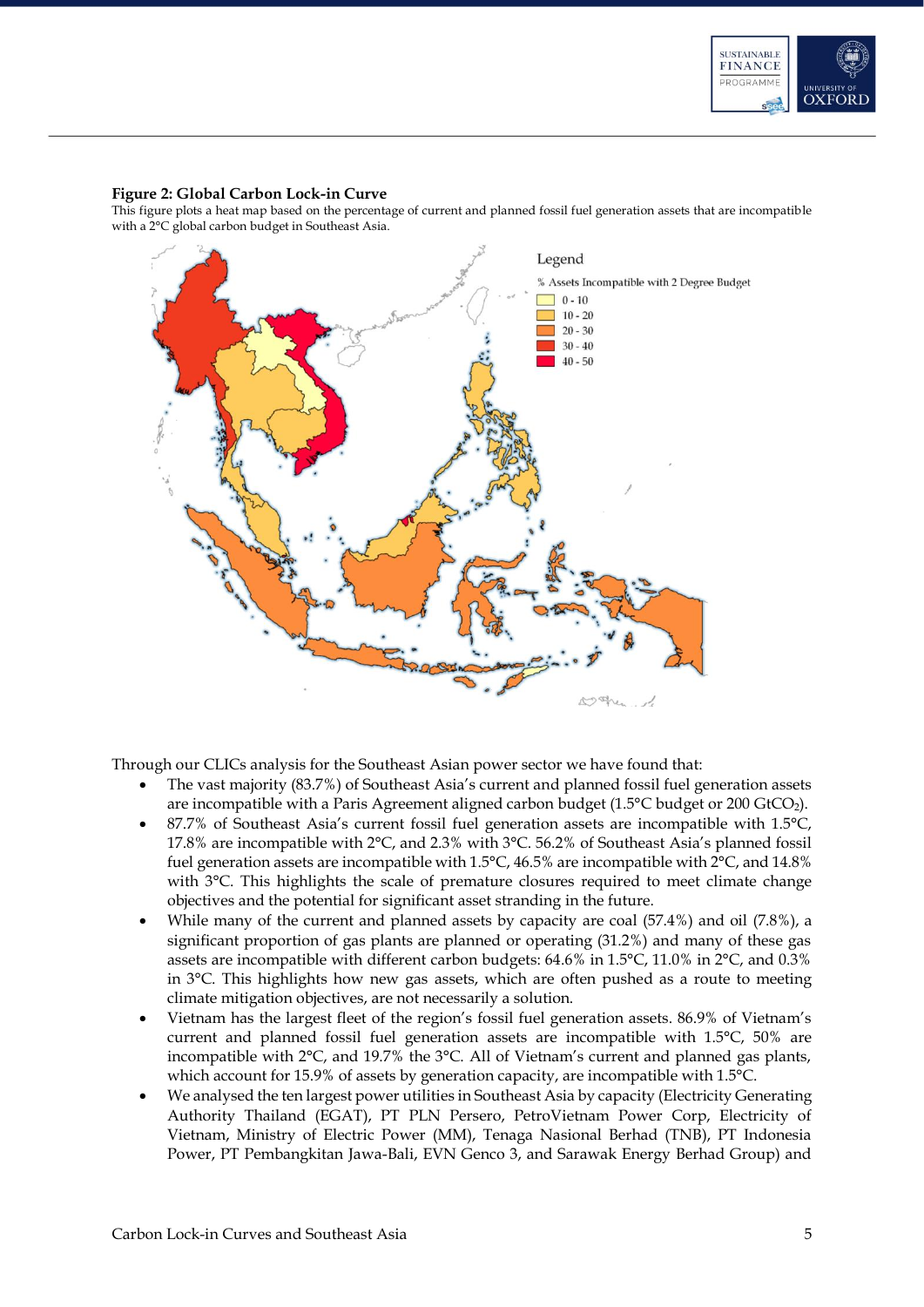

found that on average 90.7% of their current and planned fossil fuel generation assets are incompatible with 1.5°C, 26.6% are incompatible with 2°C, and 4.9% the 3°C.

The datasets we have brought together to undertake this analysis can be used to assess current and planned assets globally, within regions, within countries, and within companies. We can also assess investor portfolios and bank loan books which contain these assets.

We have created an online tool to create bespoke CLICs. This enables users to generate global and country-level CLICs for any portfolio of power generation assets. Users can alter all assumptions (e.g. carbon budget thresholds, plant retirement ages, plant CO<sub>2</sub> efficiency etc.) and these can be adjusted by users to fit their own views of the present and the future. CLIC analysis can also be applied to other sectors and industries, including: cement, iron and steel, shipping, aviation, and the automobile sector.

The key point is that CLICs allow us to objectively assess whether assets or portfolios of assets are compatible with different carbon budgets. If companies, governments, or investors believe a project is compatible with their carbon budgets, they can disclose what assumptions they have used (e.g. what they believe a Paris Agreement carbon budget is and what operating assumptions they have for the asset). These can then be tested, and sensitivity analysis undertaken.

We are moving away from a situation where groups can make unsubstantiated claims about how assets are compatible with climate change mitigation. We can now verify and evaluate such claims, and this is essential if we are to move the power sector, and indeed other sectors, towards net zero carbon emissions (necessary to achieve any warming threshold) later in the century.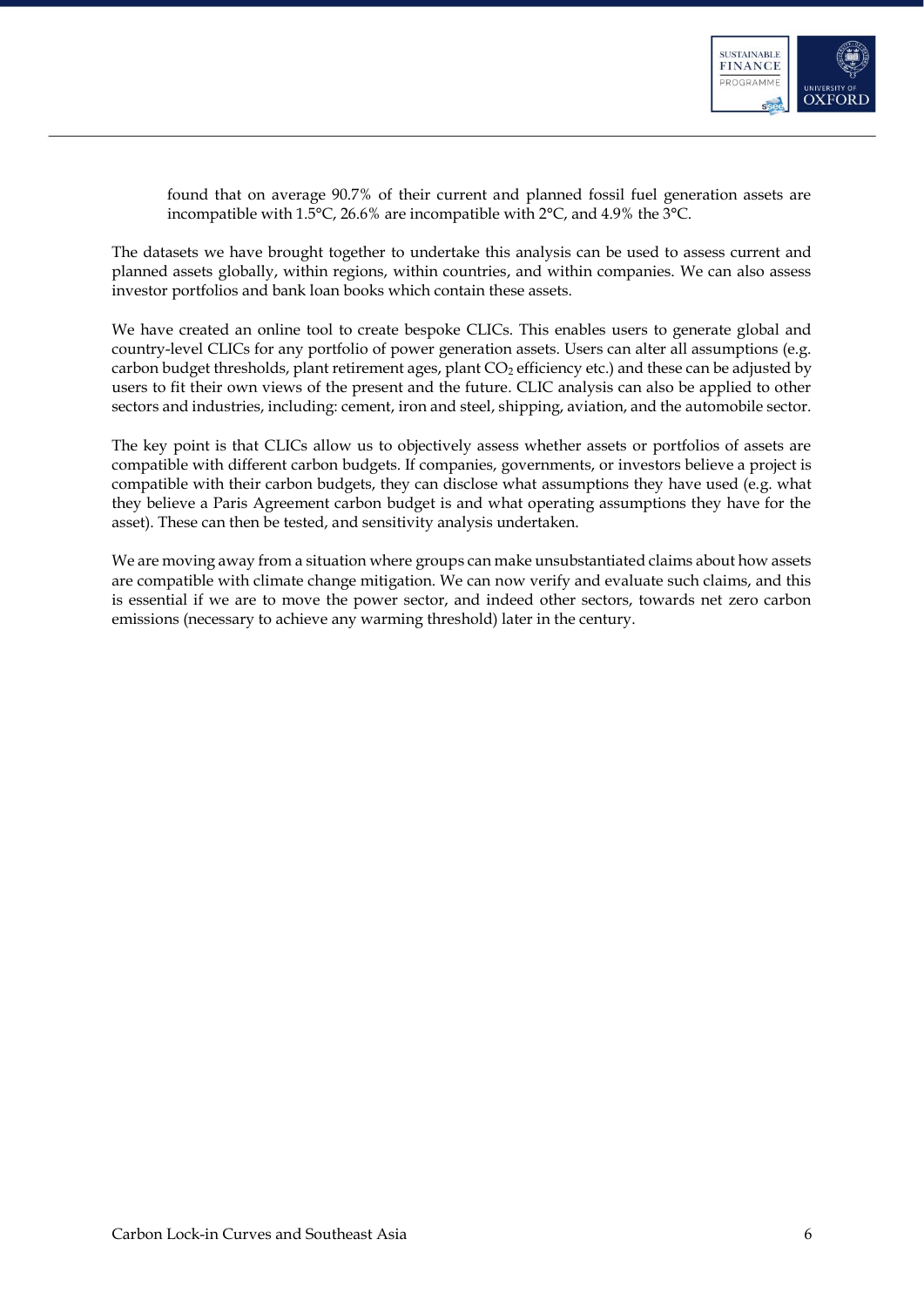

# <span id="page-7-0"></span>**Table of Contents**

| $1. INTRODUCTION 1.111 1.121 1.131 1.141 1.151 1.151 1.151 1.151 1.151 1.151 1.151 1.151 1.151 1.151 1.151 1.151 1.151 1.151 1.151 1.151 1.151 1.151 1.151 1.151 1.151 1.151 1.151 1.151 1.151 1.151 1.151 1.151 1.151 1.151 1.151 1.151$ |  |
|-------------------------------------------------------------------------------------------------------------------------------------------------------------------------------------------------------------------------------------------|--|
|                                                                                                                                                                                                                                           |  |
|                                                                                                                                                                                                                                           |  |
|                                                                                                                                                                                                                                           |  |
|                                                                                                                                                                                                                                           |  |
|                                                                                                                                                                                                                                           |  |
|                                                                                                                                                                                                                                           |  |
|                                                                                                                                                                                                                                           |  |
|                                                                                                                                                                                                                                           |  |
|                                                                                                                                                                                                                                           |  |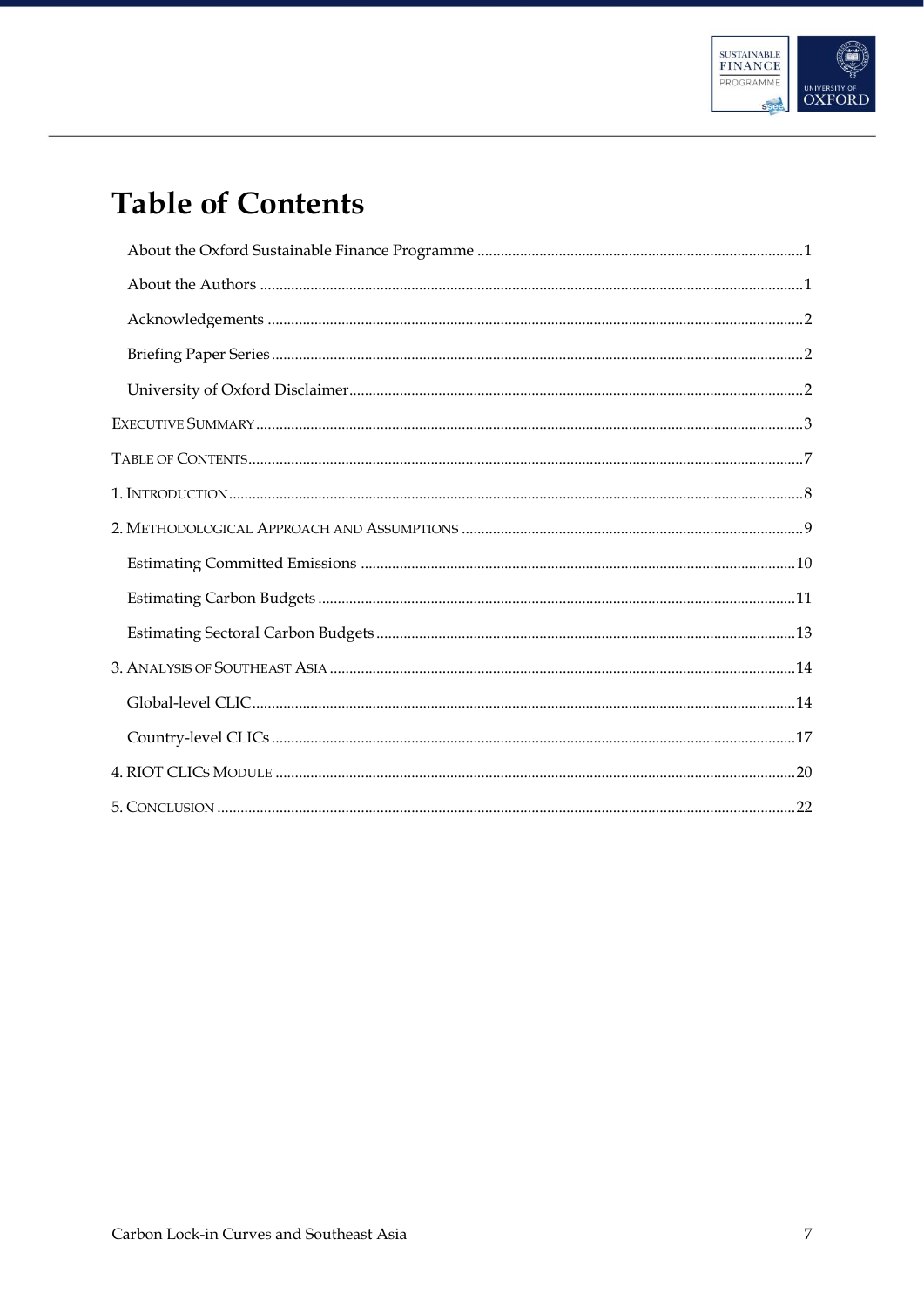

# <span id="page-8-0"></span>**1. Introduction**

There are a wide range of stakeholders, including financial institutions, governments, and financial regulators, now interested in examining the extent to which investments, loan books, and investment portfolios are aligned with the carbon budgets implied by the Paris Agreement to keep global warming 'well-below 2°C'.<sup>1</sup>

So far much of the focus has been on securing public commitments from companies to adopt carbon reduction targets,<sup>2</sup> improve the disclosure of companies' annual  $CO<sub>2</sub>$  emissions,<sup>3</sup> and/or assess what these carbon budgets mean for listed fossil fuel reserves and resources.<sup>4</sup>

However, comparatively little attention has been paid to committed emissions or the 'carbon lock-in' of the current or planned capital stock embedded in company and investor portfolios, or indeed within country development plans.

Committed emissions are the cumulative carbon emissions that an asset is expected to emit over its remaining lifetime.5, 6 This concept, and its application, is significant as it allows us to estimate carbon lock-in and when the current and planned stock of assets will breach carbon budgets.

Recent studies have found that, across all thermal power assets globally, committed emissions breached the 1.5°C to 2°C carbon budget in 2011 and the carbon budget for a 2°C to 3°C warming scenario was breached in 2014.<sup>7</sup> These global findings from periodic studies have not yet been translated to specific countries or companies, or indeed to sectors outside the power sector. Nor has there been a way of doing the analysis using continually updated datasets or in a way that is simple for potential users.

This paper introduces a new approach that takes committed emissions analysis to this next level of detail and sophistication: Carbon Lock-in Curves (CLICs).

The report is organised as follows: Section 2 sets out the methodology employed to create CLICs and the key assumptions used in these analyses. Section 3 provides a CLIC analysis for Southeast Asian countries and the largest Southeast Asian power utilities. Section 4 briefly describes our new online CLICs tool. Section 5 provides concluding remarks.

-

<sup>1</sup> Pfeiffer, A., Hepburn, C., Vogt-Schilb, A., & Caldecott, B. (2018). Committed emissions from existing and planned power plants and asset stranding required to meet the Paris Agreement. *Environmental Research Letters*, 13, 1395-1408.

<sup>2</sup> Bui, B., & de Villiers, C. (2017). Carbon emissions management control systems: Field study evidence. *Journal of Cleaner Production*, 166, 1283-1294.

<sup>3</sup> Krabbe, O., Linthorst, G., Blok, K., Crijns-Graus, W., van Vuuren, Detlef P., Höhne, N., . . . Pineda, Alberto C. (2015). Aligning corporate greenhouse-gas emissions targets with climate goals. *Nature Climate Change*, 5, 1057-1060.

<sup>4</sup> McGlade, C., & Ekins, P. (2015). The geographical distribution of fossil fuels unused when limiting global warming to 2 °C. *Nature*, 517, 187-190.

<sup>&</sup>lt;sup>5</sup> Davis, S. J., Caldeira, K., & Matthews, H. D. (2010). Future CO<sub>2</sub> Emissions and Climate Change from Existing Energy Infrastructure. *Science*, 329(5997), 1330-1333.

<sup>6</sup> Davis, S. J., & Socolow, R. H. (2014). Commitment accounting of CO<sup>2</sup> emissions. *Environmental Research Letters*, 9(8), 1-9.

<sup>7</sup> Pfeiffer, A., Hepburn, C., Vogt-Schilb, A., & Caldecott, B. (2018). Committed emissions from existing and planned power plants and asset stranding required to meet the Paris Agreement. *Environmental Research Letters*, 13, 1395-1408.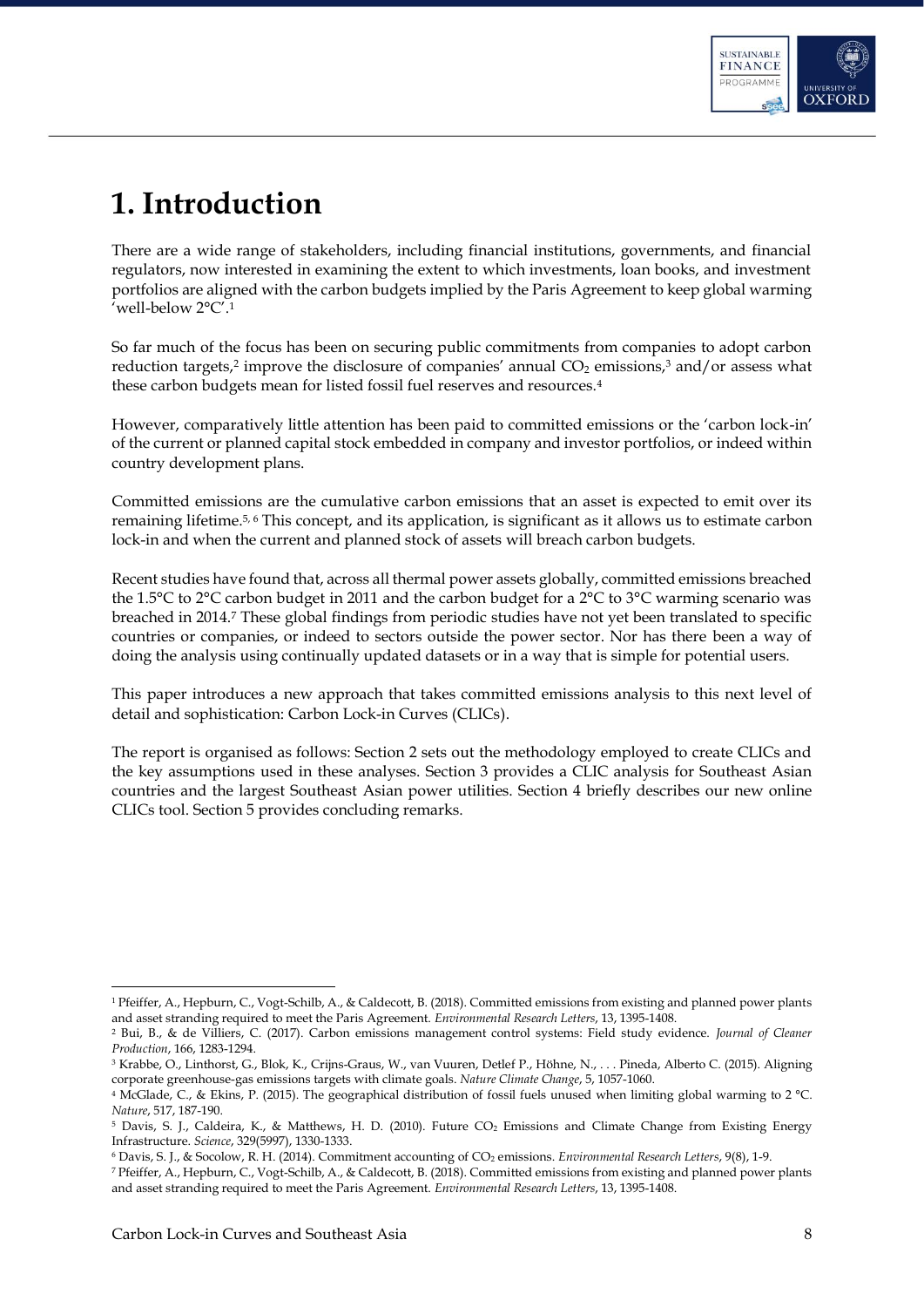

# <span id="page-9-0"></span>**2. Methodological Approach and Assumptions**

CLICs are built on a methodological approach that combines the concept of 'Committed Cumulative Carbon Emissions' (CCCEs) or 'carbon lock-in' (see Box 1) with the concept of marginal abatement cost (MAC) curves.<sup>8</sup> CCCEs are an estimate of the emissions that will result from an asset over the remainder of its expected lifetime. MAC curves provide a method of comparing specific abatement actions. MAC curves calculate the cost of specific abatement actions relative to a business-as-usual baseline. These abatement actions are then ranked using an estimate of the unit cost of emissions abated, thus providing a way of comparing the relative merit of each action.<sup>9</sup>

A CLIC plots the CCCE for each asset ordered by a particular ranking method (e.g. plant efficiency, marginal cost, plant age). The width of each bar represents the CCCEs and the ordering variable is plotted on the y-axis. The carbon budgets are then plotted as a vertical line. Assets that are on the left of these budget lines are compatible with that carbon budget, given various assumptions, whereas assets that fall to the right of these budget lines are incompatible with the carbon budget for a given warming threshold and are likely to face a higher risk of becoming stranded due to climate-related transition risks.

We have developed CLICs for initial use in the power sector for thermal assets. However, the methodology is applicable to other sectors with assets generating point source emissions.

The construction of global and country-level CLICs requires three sets of assumptions to be made: (1) the future CCCEs for each asset (for power this is each thermal power generating unit), (2) the carbon budget for each probability threshold for degrees of warming, and (3) the proportion of carbon allocated to each sector globally (and to each sector within each country).

All of the assumptions employed in CLICs are transparent and can, of course, be changed by users based on their beliefs and the sensitivity analysis they want to conduct.

This section provides an overview of the methods used to calculate each of the assumptions.

### **Box 1: What is Carbon Lock-in?**

-

Carbon lock-in is defined as the tendency for carbon-intensive technologies to persist causing lower carbon alternatives to be 'locked out'.<sup>10</sup> Current reliance on carbon-intensive infrastructure, particularly in the energy sector, represents a significant commitment of emissions. The carbon lock-in stemming from the more carbon-intensive assets significantly increases the cost of transforming carbon-intensive industries to meet the Paris Agreement. Carbon lock-in increases substantially if stringent short-term carbon budgets are not enforced.<sup>11</sup>

<sup>8</sup> Kesicki, F., & Strachan, N. (2011). Marginal abatement cost (MAC) curves: confronting theory and practice. *Environmental Science & Policy*, 14(8), 1195-1204.

<sup>9</sup> Huang, S. K., Luo, K., & Chou, K. (2016). The applicability of marginal abatement cost approach: A comprehensive review. *Journal of Cleaner Production*, 127, 59-71.

<sup>10</sup> Erickson, P., Kartha, S., Lazarus, M., & Tempest, K. (2015). Assessing carbon lock-in. *Environmental Research Letters*, 10(8), 1-7. <sup>11</sup> Bertram, C., Johnson, N., Luderer, G., Riahi, K., Isaac, M., & Eom, J. (2015). Carbon lock-in through capital stock inertia associated with weak near-term climate policies. *Technological Forecasting & Social Change*, 90, 62-72.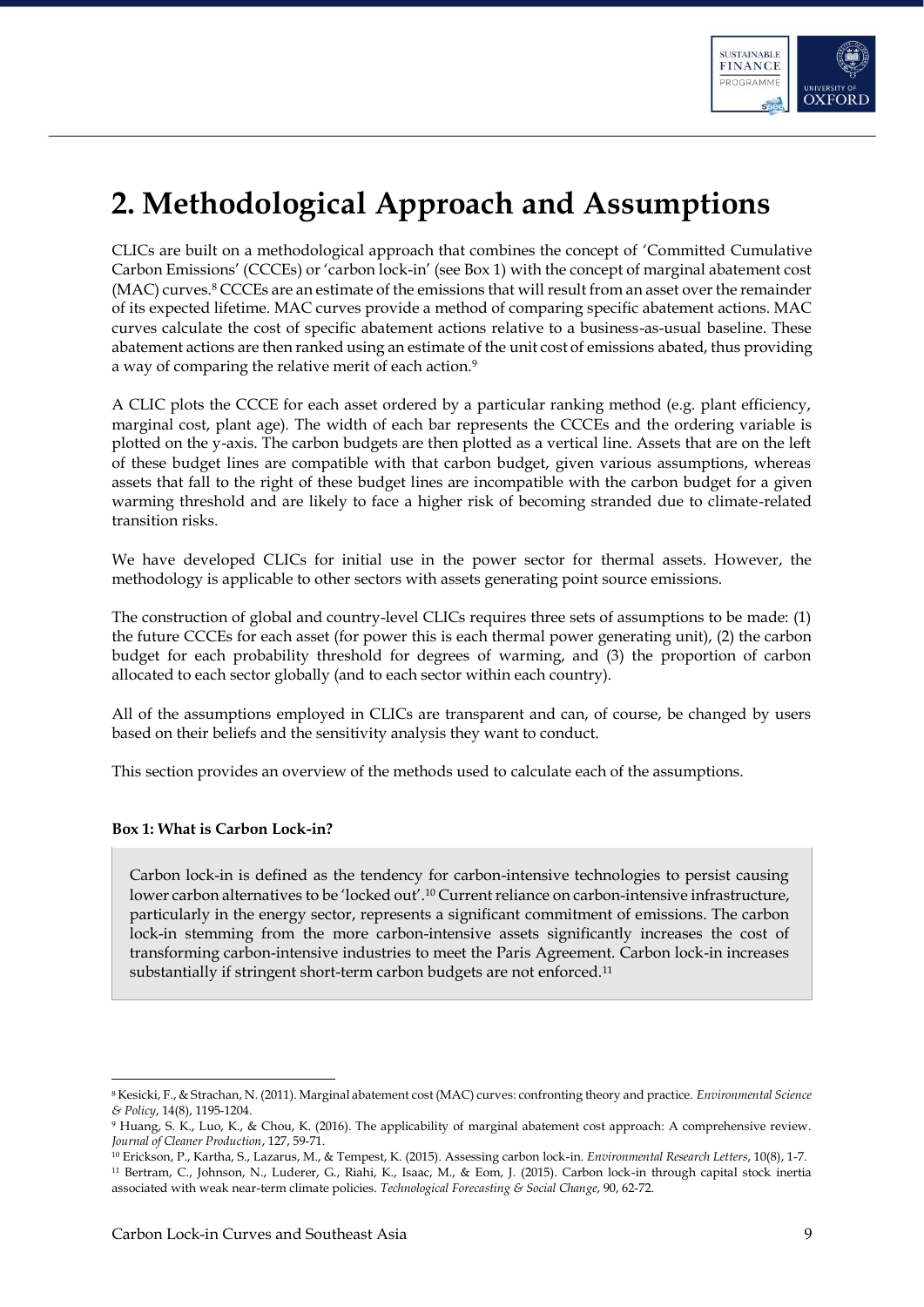

## <span id="page-10-0"></span>**Estimating Committed Emissions**

CCCEs represent the total  $CO<sub>2</sub>$  emissions that are estimated to be emitted over the remaining lifetime of an asset, without substituting inputs, upgrading assets, retrofitting assets or refurbishments. CCCEs occur from both direct and indirect emissions<sup>12</sup> and arise from both existing assets and planned or under construction assets.<sup>13</sup>

CLICs are constructed based on the estimated committed emissions for each thermal unit using calculations in line with prior work.14, 15, 16 The calculations of committed emissions and construction of the CLICs are dependent on access to good asset-level data. The database of power generating units that has been used for to build each CLIC in this report is the most up-to-date version of the Platts World Electric Power Plants Database (Platts, 2017), which provides relatively complete information on power generating assets.<sup>17</sup> This database consists of 90,150 emitting power units spread across 226 countries, of which 82,099 are operating, and 8,051 are either planned or under construction.

The calculation of committed emissions for each emitting asset requires two pieces of information: (1) the estimated future annual emissions and (2) the estimated remaining economic lifetime. The annual CO2 emissions for each power unit ( $kgCO<sub>2</sub>/year$ ) are calculated using the following formula:

### Annual Emissions = Heat Rate  $\left(\frac{Btu}{\sqrt{2}}\right)$  $\left(\frac{B t u}{k W h}\right)*E$ missions Factor  $\left(\frac{k g C O_2}{B t u}\right)*U$ tilization Rate $\left(\frac{k W h}{Year}\right)$

The annual emissions are calculated by multiplying the heat rate (in Btu/kWh) with the emissions factor (in kgCO<sub>2</sub>/Btu) of the specific fuel type and the utilisation rate (in kWh/year). The historical data on heat rates and utilisation rates has been taken from the US Energy Information Administration, while the data on fuel type-specific emissions factors has been obtained from the US Environmental Protection Agency.

The expected economic lifetime for all power generating units is assumed to be 40 years. This life expectancy is based on the year the unit first went online. If the remaining life of a unit is greater than or equal to 40 years the future life expectancy is assumed to be five years. Finally, the cumulative committed carbon emissions for each asset is calculated by multiplying the estimated annual emissions with the expected remaining lifespan.

The use of a 40-year expected lifetime is consistent with prior work on committed emissions.<sup>18</sup> However, using a standardised expected lifetime across all global power assets does not take into account differences in lifetimes that are evident across countries. As such, some of the committed emissions calculations may over or underestimate what is actually emitted. Similarly, historical heat rates and utilisation rates may not reflect what happens in the future. This could also result in an over

<sup>12</sup> Carlson, K. M., Curran, L. M., Ratnasari, D., Pittman, A. M., Soares-Filho, B. S., Asner, G. P., . . . Rodrigues, H. O. (2012). Committed carbon emissions, deforestation, and community land conversion from oil palm plantation expansion in West Kalimantan, Indonesia. *Proceedings of the National Academy of Sciences*, 109(19), 7559-7564.

<sup>13</sup> Pfeiffer, A., Hepburn, C., Vogt-Schilb, A., & Caldecott, B. (2018). Committed emissions from existing and planned power plants and asset stranding required to meet the Paris Agreement. *Environmental Research Letters*, 13, 1395-1408.

<sup>&</sup>lt;sup>14</sup> Davis, S. J., Caldeira, K., & Matthews, H. D. (2010). Future CO<sub>2</sub> Emissions and Climate Change from Existing Energy Infrastructure. *Science*, 329(5997), 1330-1333.

<sup>15</sup> Davis, S. J., & Socolow, R. H. (2014). Commitment accounting of CO<sup>2</sup> emissions. *Environmental Research Letters*, 9(8), 1-9.

<sup>16</sup> Pfeiffer, A., Millar, R., Hepburn, C., & Beinhocker, E. (2016). The '2°C capital stock' for electricity generation: Committed cumulative carbon emissions from the electricity generation sector and the transition to a green economy. *Applied Energy*, 179, 1395-1408.

<sup>&</sup>lt;sup>17</sup> The version of the CLIC module that will be made available online will use publicly available non-proprietary datasets.

<sup>18</sup> Davis, S. J., Caldeira, K., & Matthews, H. D. (2010). Future CO2 Emissions and Climate Change from Existing Energy Infrastructure. *Science*, 329(5997), 1330-1333.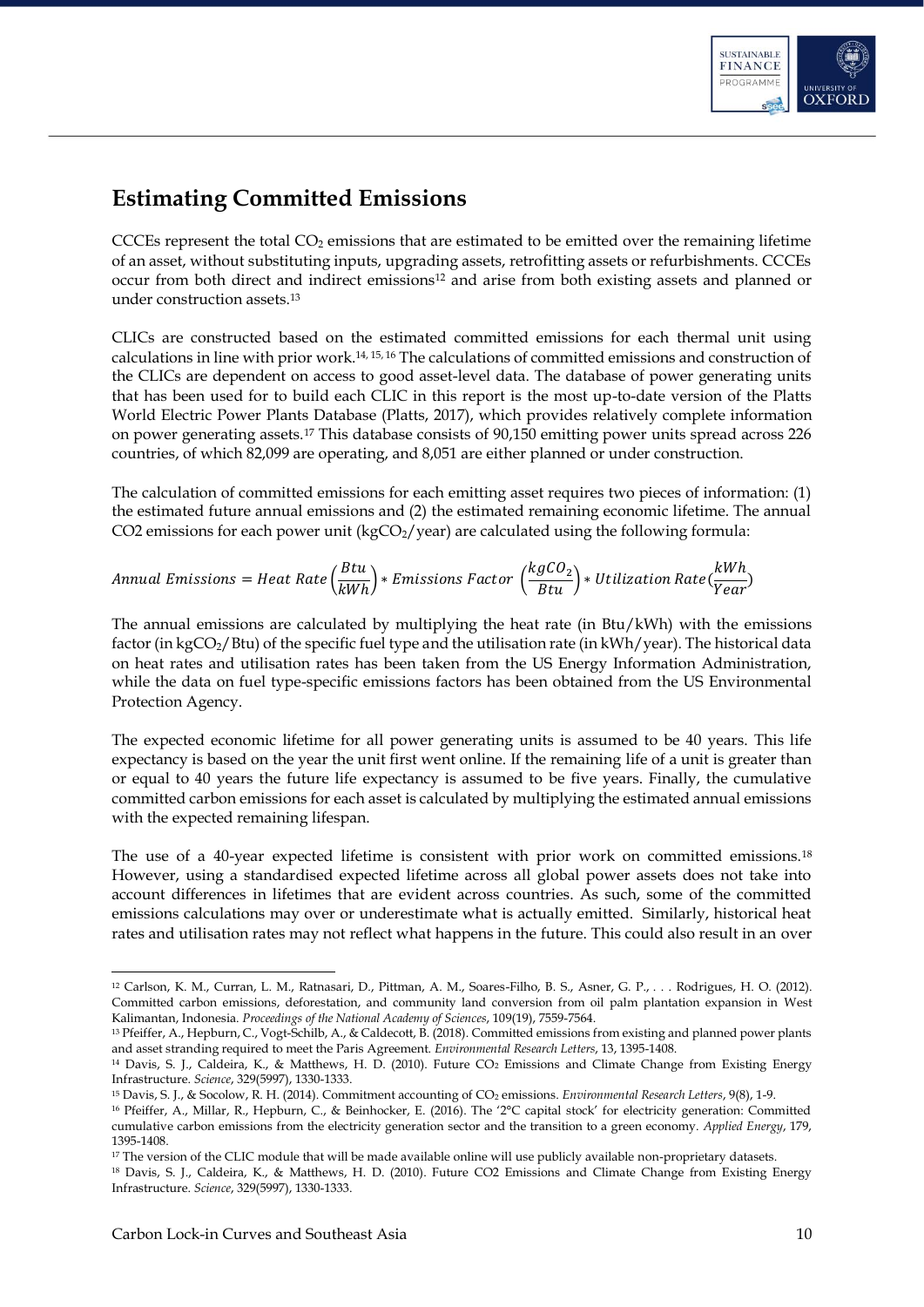

or underestimation of CCCEs. However, these historical estimates are a standard approach to calculating committed emissions in prior work.<sup>19</sup> The online CLIC module we have developed allows users to change the assumptions that are used in the calculations of committed emissions so that users can define their own expectations.

## <span id="page-11-0"></span>**Estimating Carbon Budgets**

To determine whether specific current or proposed assets are compatible with different climate pathways it is necessary to compare the CCCEs with global and country-level carbon budgets (see Box 2). The global carbon budgets used here represent the cumulative  $CO<sub>2</sub>$  emissions required to limit global average warming (with greater than 66% probability) to below 1.5°C (200 GtCO2), 2°C (800 GtCO<sub>2</sub>), and 3°C by 2100 (2200 GtCO<sub>2</sub>). These carbon budgets are taken from the IPCC Fifth Assessment Report (2014).

This approach allows us to assess the compatibility of assets relative to a global carbon budget. But this approach ignores the presence of countries and therefore the differences between countries. Countries have different levels of ambition and some have already announced their own carbon budgets for certain sectors (for example, the United Kingdom as required as part of the Climate Change Act 2008). To assess the compatibility of assets within a country context, we need to establish country-specific carbon budgets.

A global carbon budget can be allocated to different countries in different ways. There are established climate mitigation burden sharing approaches in the extant literature.<sup>20</sup> The five main approaches for sharing a global carbon budget between countries are as follows: capability (CAP), equal per capita (EPC), greenhouse development rights (GDR), equal cumulative per capita (CPC) and constant emissions ratio (CER). These approaches were developed to assign mitigation burdens to different countries in the context of the international climate negotiations.<sup>21</sup>

[Table 2](#page-12-0) provides an overview of the five allocation methods. To create country-level carbon budgets for CLIC analysis in this paper we have allocated a weighting to each method. The weightings we have selected are our own assessment of what we consider to be the most likely allocation. The higher weighting for the CER budget reflects our view that the largest emitters are unlikely to accept highly restrictive carbon budgets. A sensitivity analysis based on different allocation methodologies is possible, but we have not done this as part of this paper.

<sup>19</sup> Pfeiffer, A., Hepburn, C., Vogt-Schilb, A., & Caldecott, B. (2018). Committed emissions from existing and planned power plants and asset stranding required to meet the Paris Agreement. *Environmental Research Letters*, 13, 1395-1408.

<sup>20</sup> Robiou du Pont, Y., Jeffery, M. L., Gütschow, J., Rogelj, J., Christoff, P., & Meinshausen, M. (2016). Equitable mitigation to achieve the Paris Agreement goals. *Nature Climate Change*, 7, 38-43.

<sup>21</sup> Robiou du Pont, Y., Jeffery, M. L., Gütschow, J., Rogelj, J., Christoff, P., & Meinshausen, M. (2016). Equitable mitigation to achieve the Paris Agreement goals. *Nature Climate Change*, 7, 38-43.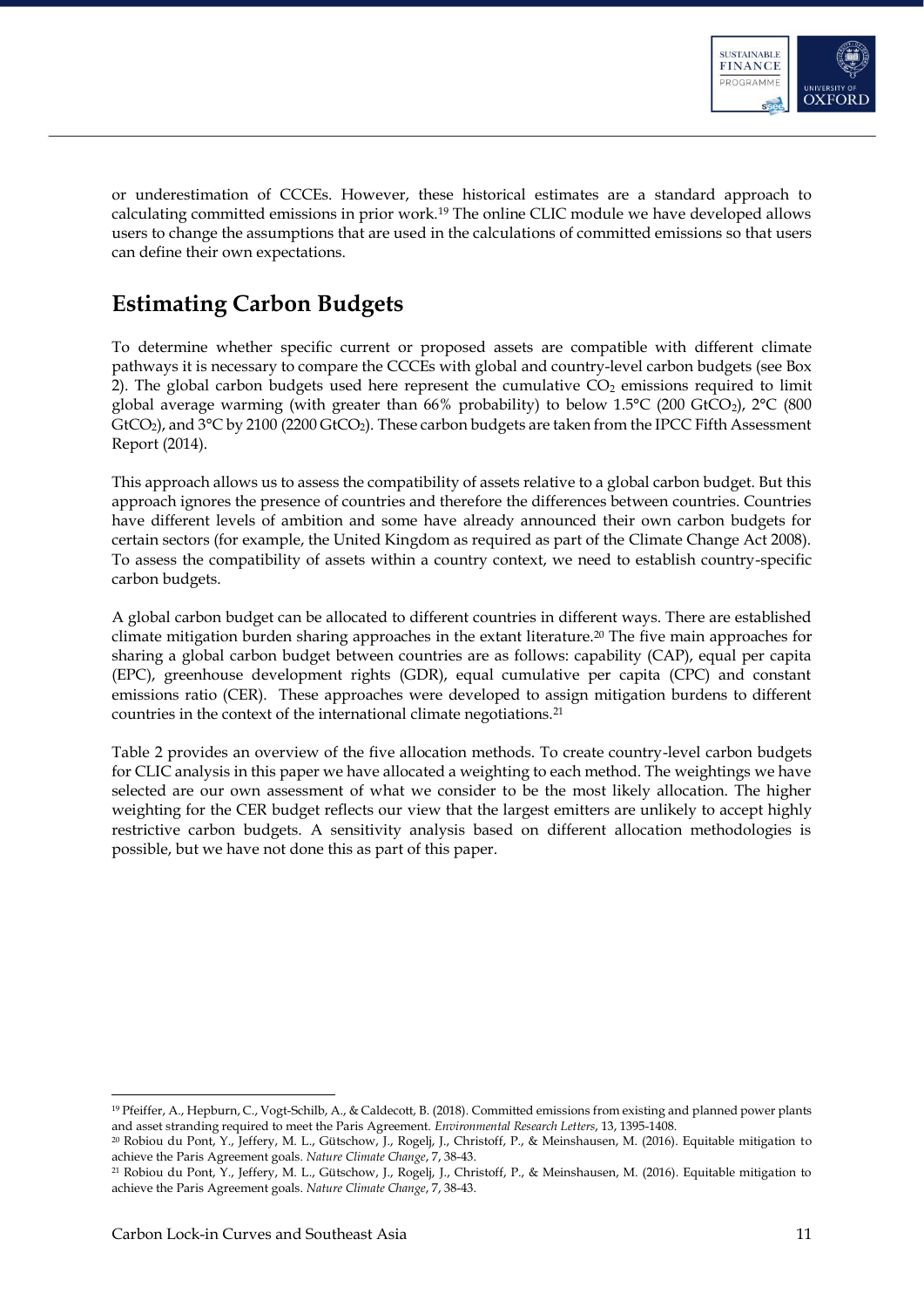

### **Box 2: What are Carbon Budgets?**

A 'carbon budget' is the cumulative quantity of  $CO<sub>2</sub>$  emissions that are allowed in order to keep global warming below a certain warming threshold. There is a linear relationship between each marginal tonne of  $CO<sub>2</sub>$  released and the resulting warming that occurs.<sup>22</sup> The warming that occurs from CO<sup>2</sup> emissions is also more or less permanent. It is, therefore, possible to determine the cumulative quantity of emissions or 'carbon budget' that will result in various warming scenarios.

Each carbon budget typically has an associated probability (e.g. for this analysis we use IPCC AR5 carbon budgets with greater than 66% probability). These probabilities represent the likelihood of keeping global temperature increases above pre-industrial levels below the given temperature threshold.

### <span id="page-12-0"></span>**Table 2: Allocation of Country-level Budgets**

This table presents the allocation approaches that have been used as well as the default weightings that have been applied by default to each allocation to calculate the country-level budgets.

| Allocation<br>code | Allocation<br>name                  | Allocation characteristics                                                                                                                                                                    | Indicative Allocations (2°C budget)<br>[GtCO <sub>2</sub> e] |           |                         |             |                  |                                                                    |
|--------------------|-------------------------------------|-----------------------------------------------------------------------------------------------------------------------------------------------------------------------------------------------|--------------------------------------------------------------|-----------|-------------------------|-------------|------------------|--------------------------------------------------------------------|
|                    |                                     |                                                                                                                                                                                               | Asia                                                         | Ref. Econ | Middle East<br>& Africa | <b>OECD</b> | America<br>Latin | Weighting<br>used in the<br>analysis<br>contained in<br>this paper |
| CAP                | Capability                          | High mitigation for countries<br>with high GDP per capita, i.e.<br>richer countries mitigate first                                                                                            | 726                                                          | 98        | 172                     | $-226$      | 29               | 5%                                                                 |
| <b>EPC</b>         | Equal per<br>capita                 | Convergence towards equal<br>annual emissions per person,<br>i.e. most populated countries<br>receive largest allocations                                                                     | 364                                                          | 31        | 252                     | 91          | 62               | 5%                                                                 |
| <b>GDR</b>         | Greenhouse<br>development<br>rights | High mitigation for countries<br>with high GDP per capita and<br>high historical per capita<br>emissions, i.e. poorer nations<br>with low historical emissions<br>receive largest allocations | 728                                                          | $-24$     | 410                     | $-386$      | 72               | 5%                                                                 |
| CPC                | Equal<br>cumulative<br>per capita   | High mitigation for countries<br>with high historical per capita<br>emissions, i.e. largest share for<br>nations with low historical<br>emissions                                             | 731                                                          | $-146$    | 647                     | $-546$      | 115              | 5%                                                                 |
| <b>CER</b>         | Constant<br>emissions<br>ratio      | Maintains current emissions<br>ratios, i.e. largest emitters<br>today receive largest<br>allocations                                                                                          | 256                                                          | 99        | 53                      | 352         | 40               | 80%                                                                |

<sup>22</sup> Allen, M. R., Frame, D. J., Hutingford, C., Jones, C. D., Lowe, J. A., Meinshausen, M., & Meinshausen, N. (2009). Warming caused by cumulative carbon emissions towards the trillionth tonne. *Nature*, 458, 1163-1166.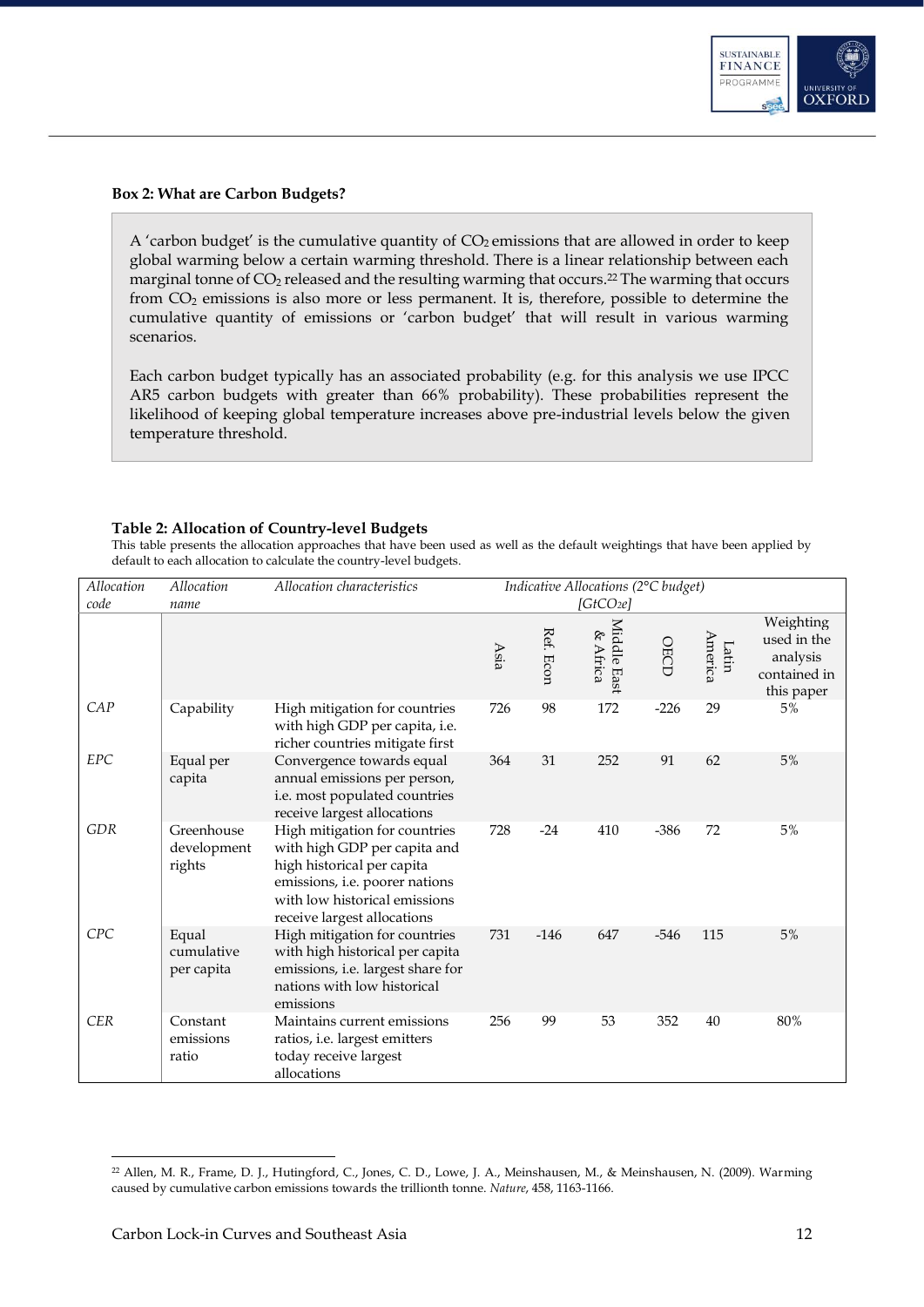

## <span id="page-13-0"></span>**Estimating Sectoral Carbon Budgets**

Finally, in order to construct CLICs for specific sectors the country-level budgets need to be subdivided into sectoral budgets. The power sector budget for each country is calculated using a combination of the equity budgets outlined above, and the results from AMPERE, a cross-comparison Integrated Assessment Model (IAM) (see Box 3).<sup>23</sup> These energy models calculate efficient distributions of global mitigation across emitting sectors considering the effects of policy and technology. Mean total emissions are calculated based on the average emissions for each country or region. These emissions trajectories are then used for the allocation of the emissions to the power sector for each country. This method assigns carbon budgets on an 'industry fair-share' basis (see Box 3), allocating emissions to sectors according to cost-effectiveness while also considering political and social constraints. We believe this approach provides a more realistic allocation of budgets to sectors within each country as compared to other methodologies (e.g. an equal allocation-based approach), as it represents a more economically efficient distribution of budgets.

A sector budget for a country is then obtained by taking the percentage sector allocation from the country-level budget. The global sector budget is then calculated as the sum of all the country sector budgets.

It is possible to do a similar exercise for companies (or even investors), i.e. allocating a proportion of country-level carbon budget to companies (or investors). We have not undertaken this analysis in this paper and this is an area of future research.

### **Box 3: What are IAMs and what is 'industry fair-share'?**

Integrated Assessment Models (IAMs) are a complex method of modelling a system by assimilating information from multiple disciplines. IAMs are mathematical computer models that model the behaviour of a system using explicit assumptions. The key strengths of IAMs is the ability to interact many factors simultaneously and to understand the consequences of changing the underlying modelling assumptions.

Initial assessments of the impact of decarbonisation on the power sector were undertaken using IAMs, which modelled the interaction of global energy, climate, and economic systems. One of these IAMs is "Assessment of Climate Change Mitigation Pathways and Evaluation of the Robustness of Mitigation Cost Estimates" (AMPERE), which was a collaborative project across 22 institutions to assess mitigation pathways for medium and long-term climate targets.

'Industry fair-share' represents an economically efficient distribution of mitigation burdens across emitting sectors. Within AMPERE are nine energy-economy models that assess the effects of policy and technology on the feasibility and cost of the various warming scenarios. The percentage of the country-level carbon budget for the power sector was derived from all 2°C compliant AMPERE scenarios.

-

<sup>23</sup> Riahi, K., Kriegler, E., Johnson, N., Bertram, C., den Elzen, M., Eom, J., . . . Edenhofer, O. (2015). Locked into Copenhagen pledges — Implications of short-term emission targets for the cost and feasibility of long-term climate goals. *Technological Forecasting and Social Change*, 90, 8-23.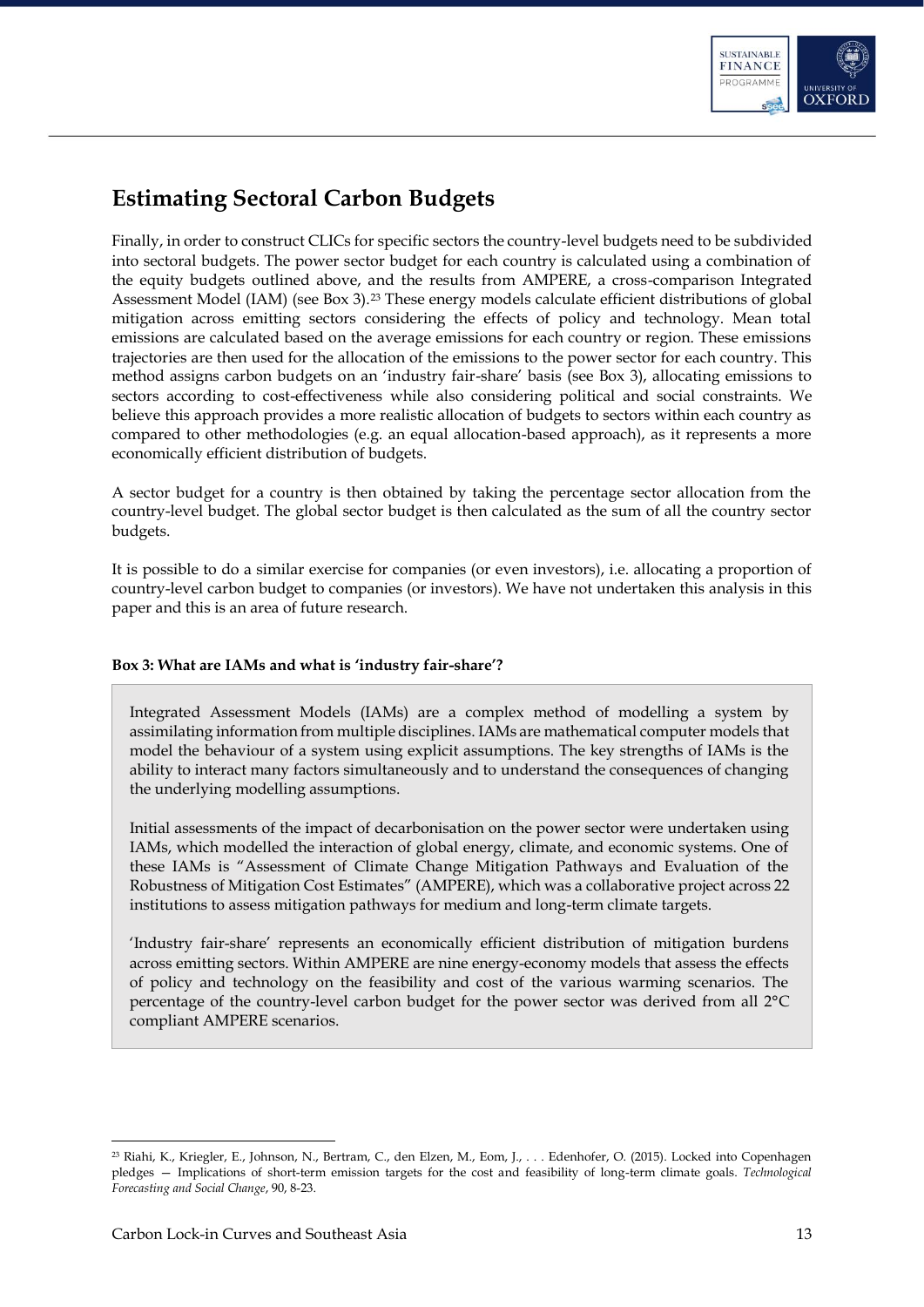

# <span id="page-14-0"></span>**3. Analysis of Southeast Asia**

This section applies Carbon Lock-in Curves (CLICs) to analyse the relative risk of fossil fuel power generation assets in Southeast Asia. We use a both global-level and country-level CLICs.

The global-level CLIC plots all current and planned power generating assets around the world providing an understanding of where Southeast Asian assets sit relative to other power stations around the world.

Country-level CLIC plots all current and planned power generating assets that are located in that country. This provides insight into how many assets are incompatible within a country-level carbon budget.

We also undertake a global-level and country-level CLIC analysis of the largest power generation companies in Southeast Asia.

This is not intended to be an exhaustive sensitivity analysis of every Southeast Asian fossil fuel power generation asset, but highlights what is possible and gives some indictive findings that can be interrogated further later on.

## <span id="page-14-1"></span>**Global-level CLIC**

Figure 3 presents a global-level CLIC with Southeast Asia assets shown.<sup>24</sup> This CLIC plots all current and planned power generating assets around the world. The width of each bar represents the committed emissions that are expected to occur over the remaining life of the unit.

In this CLIC, the power emitting assets within the Southeast Asian region are coloured orange and any other global power assets are brown. Each power unit in this CLIC is ordered by the plant efficiency (carbon intensity (kg/MWh), which is reported on the y-axis. The three vertical lines represent the global carbon budget that has been allocated to the global power sector. Power generating units that fall to the left of these budget lines are *compatible* with that budget, whereas assets that fall to the right of these budget lines are *incompatible* with the carbon budget allocation for that warming scenario and are likely to face a higher risk of stranding.

Not all units are easily visible on these global-level CLICs without the ability to zoom since over 90,000 individual assets are being plotted. As a result, assets with small CCCEs will not be discernible on this plot. To provide a better understanding of the stranding risk for power generating assets in the Southeast Asia region, Table 3 provides some statistics for the number of emitting assets and where they fall relative to the global budgets.

Table 3 reports the number of carbon emitting power units by country relative to the global carbon budgets. The majority of units (62.2%) in Southeast Asia are compatible with the 2°C budget but are incompatible with a 1.5°C global carbon budget.

<sup>24</sup> The Southeast Asian countries in this report include: Brunei, Cambodia, Indonesia, Laos, Malaysia, Myanmar, Philippines, Singapore, Thailand, Timor-Leste and Vietnam.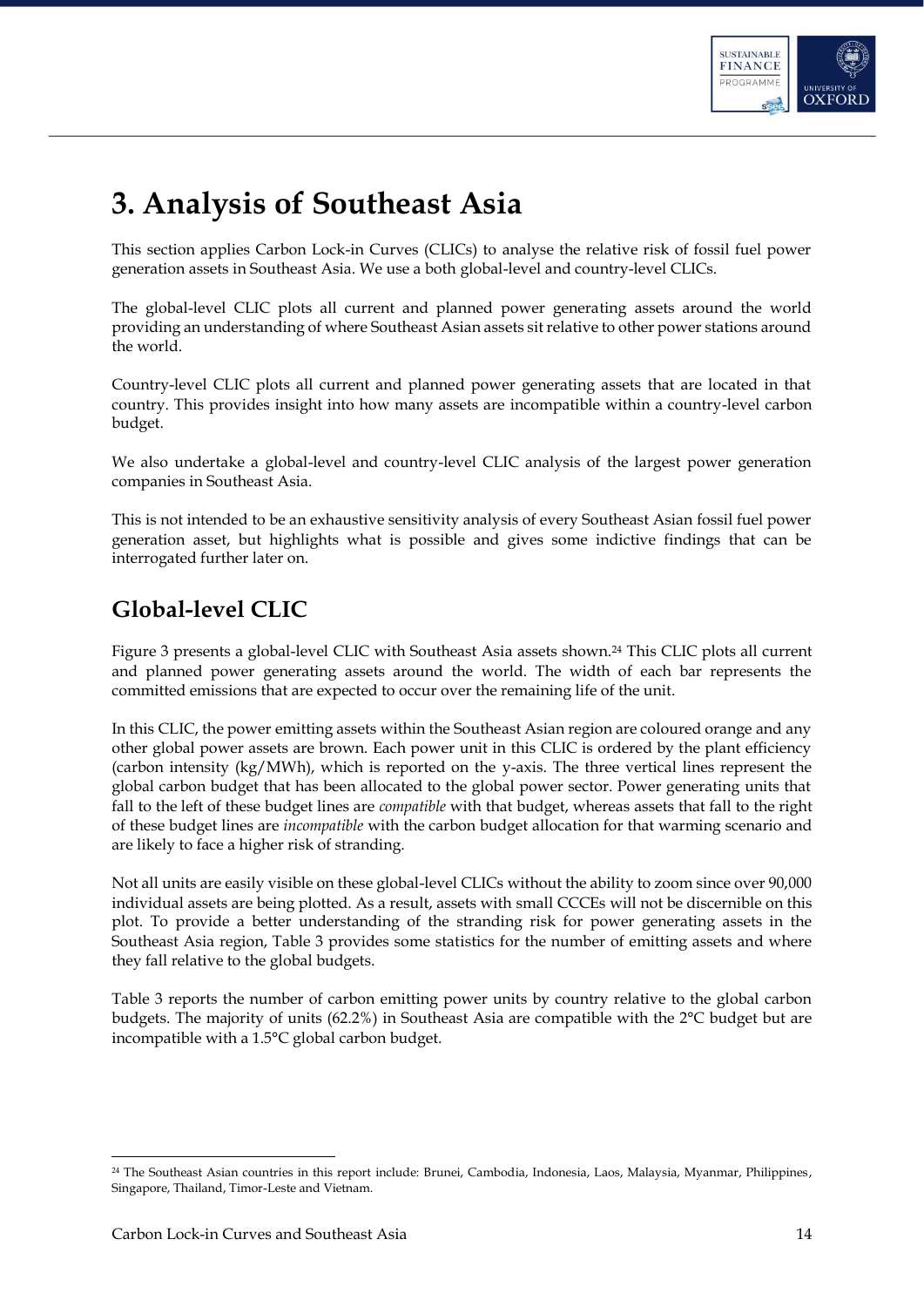

#### **Figure 3: Global-level Carbon Lock-in Curve**

This figure plots a Global-level CLIC. All current and planned Southeast Asia power assets are in orange and other global power assets are in brown.



N.B. To improve rendering, assets with the same efficiency are aggregated and plotted as one. Therefore, each bar may represent the CCCEs of many individual assets.<br>Using this rendering any bar with at least one Southeast

### **Table 3: Current and Planned Emitting Units Position Relative to the Global Budgets by Country**

This table reports the emitting units position relative to the global budget for the countries in Southeast Asia. The number and percentage of units that are incompatible with each carbon budget are reported for each Southeast Asian country.

|             | <b>Total Emitting Units</b> |         |       | Units<br>Incompatible          | Units<br>Incompatible                          | Units<br>Incompatible                        |
|-------------|-----------------------------|---------|-------|--------------------------------|------------------------------------------------|----------------------------------------------|
| Country     | Current                     | Planned | Total | with $1.5^{\circ}$ C<br>Budget | with $1.5^{\circ}$ C - $2^{\circ}$ C<br>Budget | with $2^{\circ}$ C - $3^{\circ}$ C<br>Budget |
| Brunei      | 55                          | 7       | 62    | 88.7% (55)                     | 45.2% (28)                                     | $0.0\%$ (0)                                  |
| Cambodia    | 155                         | 13      | 168   | 94.6% (159)                    | $10.1\%$ (17)                                  | $1.8\%$ (3)                                  |
| Indonesia   | 2478                        | 287     | 2765  | 89.0% (2460)                   | 26.4% (730)                                    | 3.5% (97)                                    |
| Laos        | 61                          | 3       | 64    | 98.4% (63)                     | $7.8\%$ (5)                                    | $0.0\%$ (0)                                  |
| Malaysia    | 803                         | 54      | 857   | 88.8% (761)                    | 14.2% (122)                                    | $2.5\%$ (21)                                 |
| Myanmar     | 100                         | 34      | 134   | 65.7% (88)                     | 35.8% (48)                                     | $0.7\%$ (1)                                  |
| Philippines | 1303                        | 195     | 1498  | 83.3% (1248)                   | 13.4% (200)                                    | 3.8% (57)                                    |
| Singapore   | 149                         | 5       | 154   | 81.2% (125)                    | 33.8% (52)                                     | 7.8% (12)                                    |
| Thailand    | 541                         | 130     | 671   | 52.8% (354)                    | 14.3% (96)                                     | 1.9% (13)                                    |
| Timor-Leste | 54                          | 22      | 76    | 96.1% (73)                     | $0.0\%$ (0)                                    | $0.0\%$ (0)                                  |
| Vietnam     | 198                         | 116     | 314   | 86.9% (273)                    | 50.0% (157)                                    | 19.7% (62)                                   |
| Total       | 5897                        | 866     | 6763  | 83.7% (5659)                   | 21.5% (1455)                                   | $3.9\%$ (266)                                |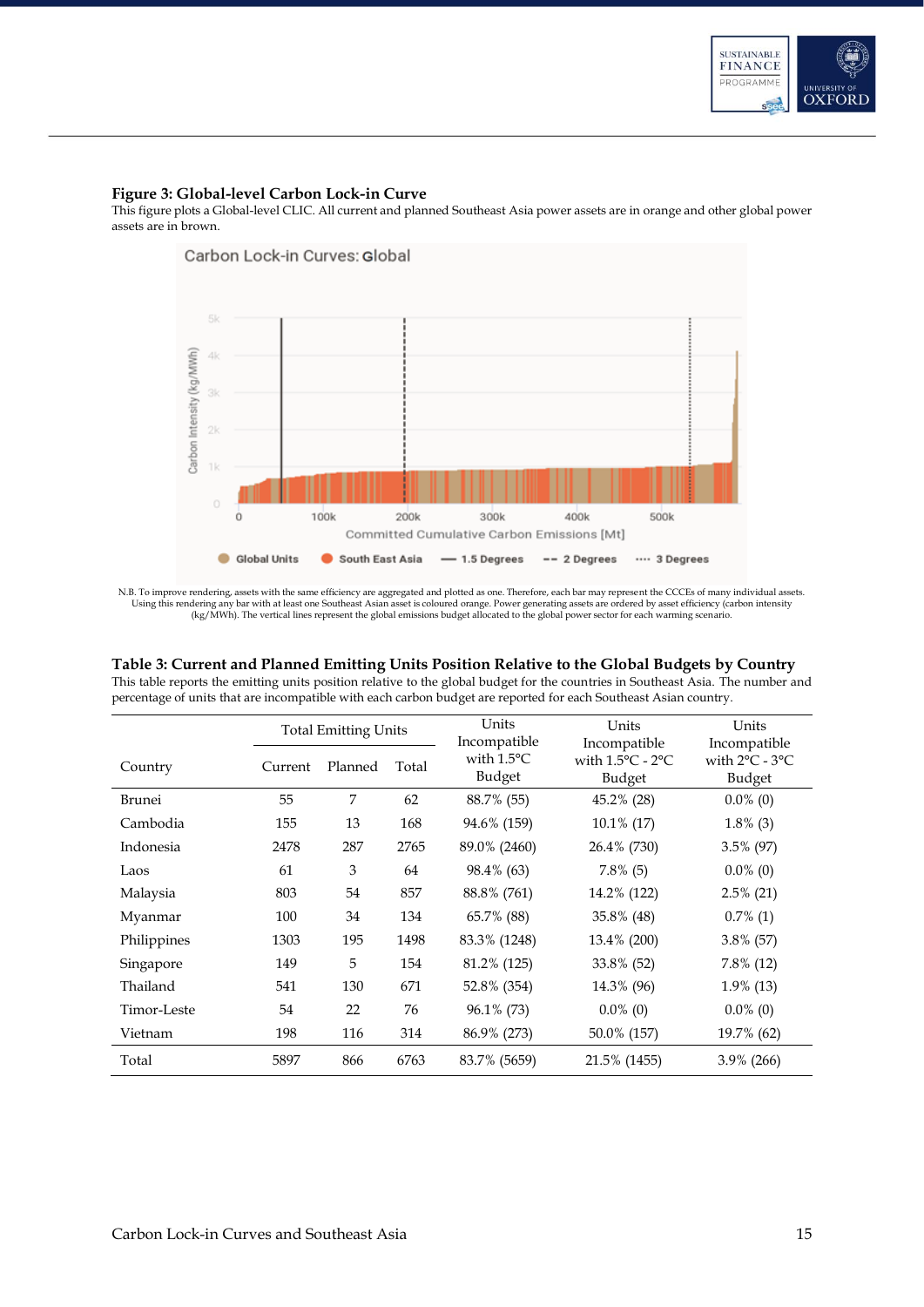

Vietnam has one of the highest proportions of non-emitting power units (71.9%), also has the highest percentage of emitting units incompatible with the 2°C (50%) and the 3°C budgets (19.7%). The Philippines has the second largest total of emitting units and has one of the highest proportions of units that are compatible with the 2°C budget (86.7%). Thailand has the highest proportion of units (47.2%) that are compatible with the 1.5°C global carbon budget.

The CLICs presented in this report are all ranked by carbon intensity. However, this ordering method ignores other valid decarbonisation concerns including marginal costs, geographic equity, replacement costs, and biases against specific fuel-types. Furthermore, it should be noted that planned or underconstruction plants will have lower carbon intensity, making these investments appear less risky. However, the planned and under-construction assets will also likely have the highest remaining expected committed emissions since their life expectancy is assumed to be 40 years.

To get around these concerns alternative ranking methods can also be applied. Currently the only alternative ordering approach we have programmed into our tool (see subsequent section) is by plant age. In future we will introduce the ability to order assets based on other methods, including: marginal cost, levelised cost of electricity, and a weighted index of several variables.

To provide greater insight into the risks within Southeast Asia a company-level analysis was also conducted based on global-level carbon budgets. Table 4 presents the number of emitting assets and where they fall relative to the global budgets for the ten largest power utilities (based on capacity) in Southeast Asia. These ten power utilities constitute approximately 20% of the units in the region.

According to our analysis, the majority of power utilities in Southeast Asia have between 20% and 45% by number of units and 20% and 82% by capacity incompatible with the 2°C global carbon budget. The power utility with the highest proportion of units that are compatible with the 2°C budget (91.9%) is Malaysia-based Sarawak Energy Bhd Group.

|                                 | <b>Emitting Units</b> |                |       | Units<br>Incompatible with | Units Incompatible<br>with $1.5^{\circ}$ C - $2^{\circ}$ C | Units<br>Incompatible with |
|---------------------------------|-----------------------|----------------|-------|----------------------------|------------------------------------------------------------|----------------------------|
| Country                         | Current               | Planned        | Total | 1.5°C Budget               | Budget                                                     | 2°C - 3°C Budget           |
| EGAT                            | 79                    | 15             | 94    | 88.3% (83)                 | 45.7% (43)                                                 | $2.1\%$ (2)                |
| PT PLN Persero                  | 503                   | 69             | 572   | 89.3% (511)                | 29.2% (167)                                                | $5.4\%$ (31)               |
| PetroVietnam Power Corp         | 10                    | 14             | 24    | 95.8% (23)                 | $50.0\%$ (12)                                              | $0.0\%$ (0)                |
| Electricity of Vietnam          | 6                     | 11             | 17    | 70.6% (12)                 | $35.3\%$ (6)                                               | $11.8\%$ (2)               |
| Ministry of Electric Power (MM) | 41                    | $\overline{2}$ | 43    | 90.7% (39)                 | 44.2% (19)                                                 | $0.0\%$ (0)                |
| Tenaga Nasional Berhad          | 83                    | $\overline{2}$ | 85    | 96.5% (82)                 | 22.4% (19)                                                 | $7.1\%$ (6)                |
| PT Indonesia Power              | 73                    | 17             | 90    | 78.9% (71)                 | 38.9% (35)                                                 | $6.7\%$ (6)                |
| PT Pembangkitan Jawa-Bali       | 47                    | 5              | 52    | 90.4% (47)                 | $15.4\%$ (8)                                               | $3.8\%$ (2)                |
| EVN Genco 3                     | 27                    | 3              | 30    | 100.0% (30)                | 53.3% (16)                                                 | 43.3% (13)                 |
| Sarawak Energy Berhad Group     | 303                   | 6              | 309   | 100.0% (309)               | $8.1\%$ (25)                                               | $1.0\%$ (3)                |
| Total                           | 1172                  | 144            | 1316  | 91.7% (1207)               | $26.6\%$ (350)                                             | $4.9\%$ (65)               |

**Table 4: Top 10 Power Utilities in Southeast Asia Relative to the Global Power Sector Carbon Budget**  This table reports the current and planned emitting units position relative to the global budget for the ten largest power utilities in Southeast Asia. The number and percentage of units that are incompatible with each carbon budget are reported for each power utility. The largest utilities are determined on the total capacity (MW/hr) across all units owned by that provider. The providers are presented in order based on their total capacity.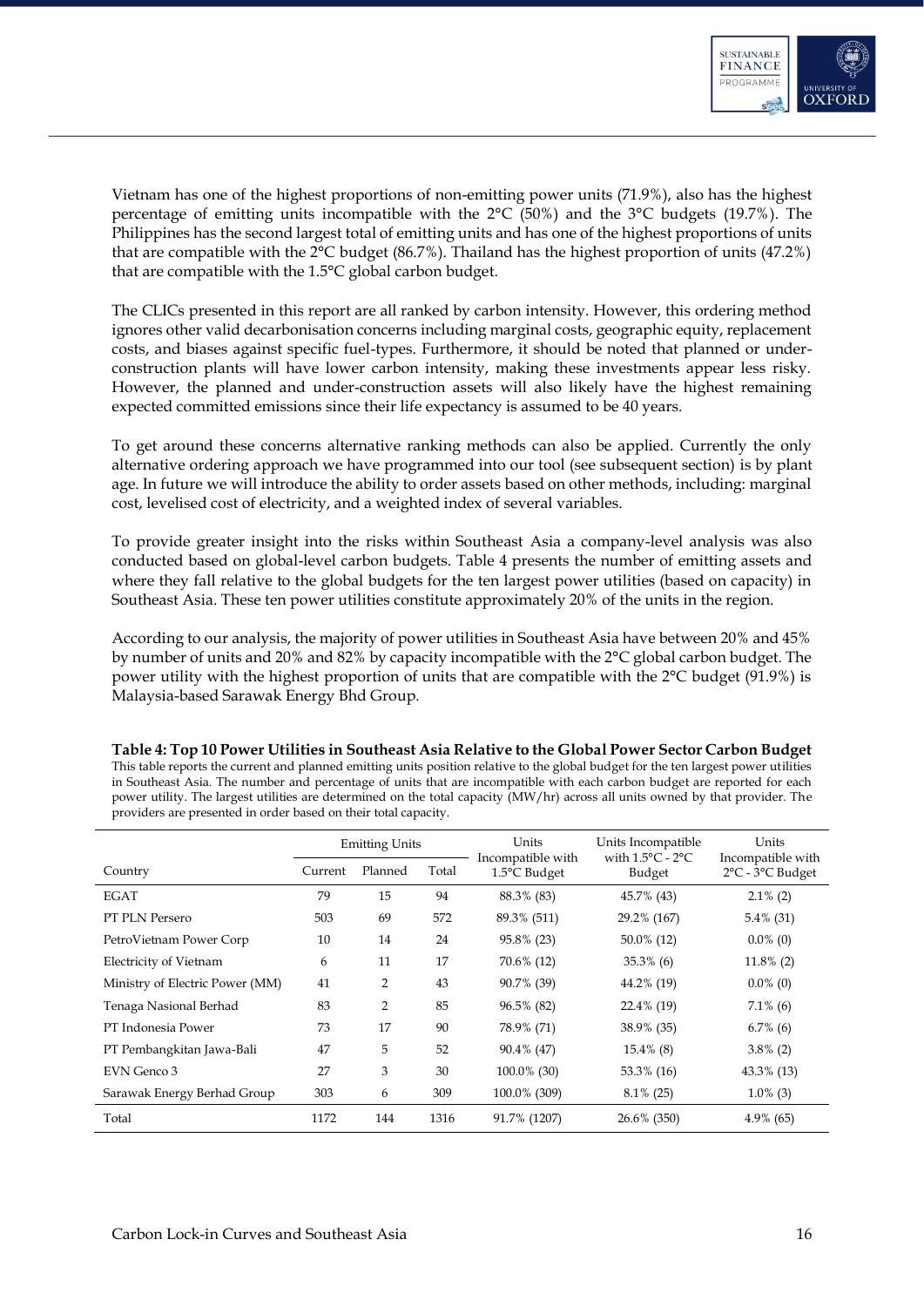

## <span id="page-17-0"></span>**Country-level CLICs**

A country-level CLIC plots all current and planned power generating assets that are located in a particular country. Country-level CLICs provide a useful way to assess stranding risk based on country-specific decarbonisation plans, such as Nationally Determined Contributions (NDCs).

This section presents country-level CLICs for the three largest power utilities (Electricity Generating Authority Thailand, PT PLN Persero, and PetroVietnam Power Corp) in Southeast Asia. These CLICs are presented in Figures 4 to 6.

**[Figure 4](#page-17-1)** is a Thailand CLIC where Electricity Generating Authority Thailand (EGAT) power generating units are coloured orange and other Thai power assets are coloured brown. Similarly, [Figure 5](#page-18-0) is an Indonesian CLIC where PT PLN Persero assets are coloured orange and other Indonesian power assets are brown. Finally, Figure 6 presents the Vietnamese CLIC. The PetroVietnam Power Corp assets are coloured orange and other power assets are coloured brown. A summary of these CLICs with the number and proportion of units relative to the country-level budgets is reported in Table 5. Over 85% of power generating units for the three power utilities are incompatible with the 2°C country-level budgets.

For each of these country-level CLICs there is a higher proportion of assets incompatible with a given carbon budget relative to the global-level CLIC. The country carbon budget allocations we have used in this analysis are weighted more towards maintaining current emission ratios (i.e. largest emitters today receive the largest proportions) (see Section 2 for more details). As Thailand, Indonesia, and Vietnam have a small current emission ratio they receive a relatively small allocation of the global carbon budgets in the future, which results in a higher proportion of assets being incompatible with each country-level carbon budget for the power sector. The global-level CLICs analysis ignores countrylevel carbon budget allocations and so side-steps this issue.

### <span id="page-17-1"></span>**Figure 4: Thailand Carbon Lock-in Curve for Electricity Generating Authority Thailand (EGAT)**

This figure plots Thailand country-level Carbon Lock-in Curve (CLIC) for Electricity Generating Authority (EGAT). All current and planned EGAT power assets are coloured orange and other Thai power assets are coloured brown. The vertical lines represent the Thai budget allocated to the Thai power sector for each warming scenario.



Carbon Lock-In Curves: THAILAND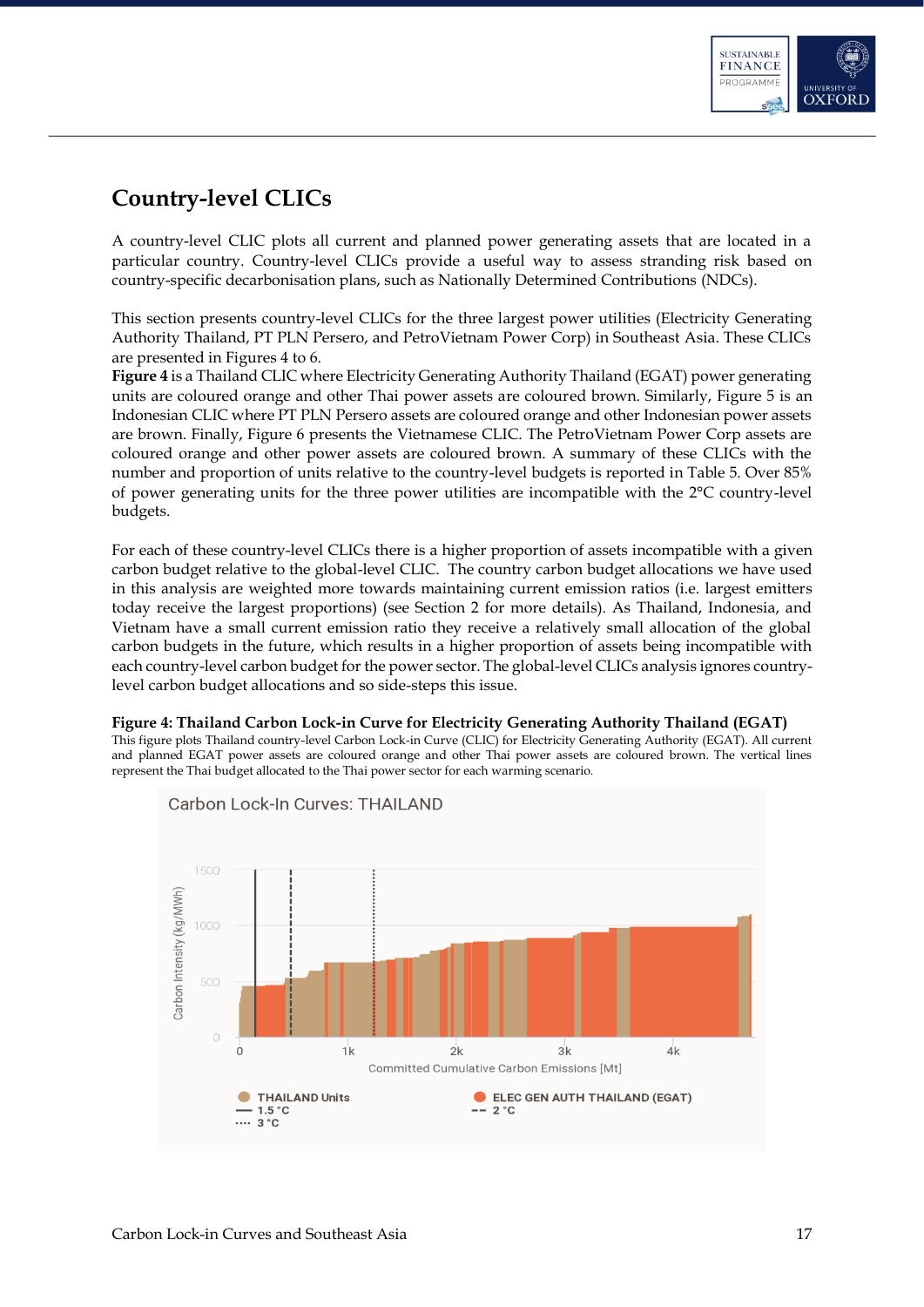

#### <span id="page-18-0"></span>**Figure 5: Indonesia Carbon Lock-in Curve for PT PLN Persero**

This figure plots Indonesia country-level Carbon Lock-in Curve (CLIC) for PT PLN Persero. All current and planned PT PLN Persero power assets are coloured orange and other Indonesian power assets are coloured brown. The vertical lines represent the Indonesian budget allocated to the Indonesian power sector for each warming scenario.



#### **Figure 6: Vietnam Carbon Lock-in Curve for PetroVietnam Power Corp**

This figure plots Vietnam country-level Carbon Lock-in Curve (CLIC) for PetroVietnam Power Corp. All current and planned EGAT power assets are coloured orange and other Vietnamese power assets are coloured brown. The vertical lines represent the Vietnamese budget allocated to the Vietnamese power sector for each warming scenario.

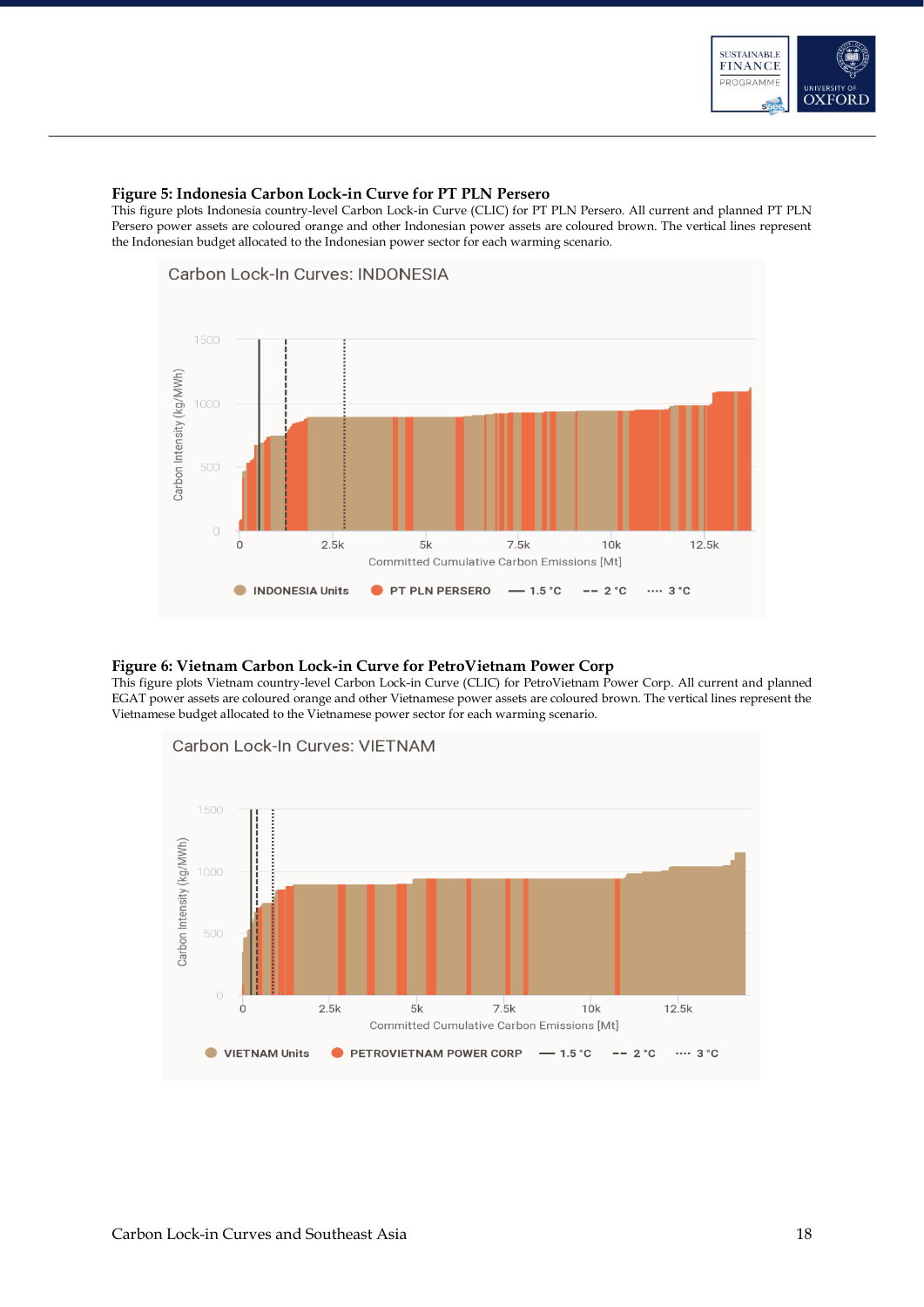

### **Table 5: Current and Planned Emitting Units Position Relative to the Country Budgets for the Three Largest Power Utilities in Southeast Asia**

This table report the current and planned emitting units position relative to the country budget for the three largest power utilities in Southeast Asia. The number and percentage of units that are incompatible with each carbon budget are reported for each power utility.

|                                                                                              | <b>Emitting Units</b> |                  |     | Units<br>Incompatible with | Units Incompatible<br>with $1.5^{\circ}$ C - $2^{\circ}$ C | Units<br>Incompatible with |  |  |  |
|----------------------------------------------------------------------------------------------|-----------------------|------------------|-----|----------------------------|------------------------------------------------------------|----------------------------|--|--|--|
| Company                                                                                      | Current               | Planned<br>Total |     | 1.5°C Budget               | Budget                                                     | 2°C - 3°C Budget           |  |  |  |
| Panel A: Electricity Generating Authority Thailand (EGAT) Units Relative to Thailand Budgets |                       |                  |     |                            |                                                            |                            |  |  |  |
| <b>EGAT</b>                                                                                  | 79                    | 15               | 94  | 98.9% (93)                 | 90.4% (85)                                                 | 90.4% (76)                 |  |  |  |
| Panel B: PT PLN Pesero Units Relative to Indonesia Budgets                                   |                       |                  |     |                            |                                                            |                            |  |  |  |
| <b>PT PLN Persero</b>                                                                        | 503                   | 69               | 572 | 89.3% (511)                | 87.8% (502)                                                | 22.6% (129)                |  |  |  |
| Panel C: Petro Vietnam Power Corp Units Relative to Vietnam Budgets                          |                       |                  |     |                            |                                                            |                            |  |  |  |
| PetroVietnam Power Corp                                                                      | 10                    | 14               | 24  | 95.8% (23)                 | 95.8% (23)                                                 | 58.3% (14)                 |  |  |  |

There are a several limitations to the CLIC analyses that should be noted. The cumulative committed carbon emissions calculations are based on historical rather than forward looking factors. As such, the CCCEs may not accurately reflect the future emissions from power generating assets. Certain factors are not available on a country basis (e.g. utilisation rates) so some of the calculations will likely over or under estimate the committed emissions. However, there is a significant amount of flexibility built into the production of CLICs, so users are able to modify any of these underlying assumptions. Finally, since the information on power assets are sourced from databases that are only periodically updated, there is a delay between when a planned asset or retirement of an asset is initially announced and when it is first accounted for in the CLICs. However, the use of remote sensing technologies affords a way to augment existing asset-level databases and provide more timely updates to changes in the operation of assets. 25

<sup>25</sup> Caldecott, B., Kruitwagen, L., McCarten, M., Zhou, X., Lunsford, D., Marchand, O., . . . Bohn, N. (2018). Climate risk analysis from space: Remote sensing, machine learning, and the future of measuring climate-related risk.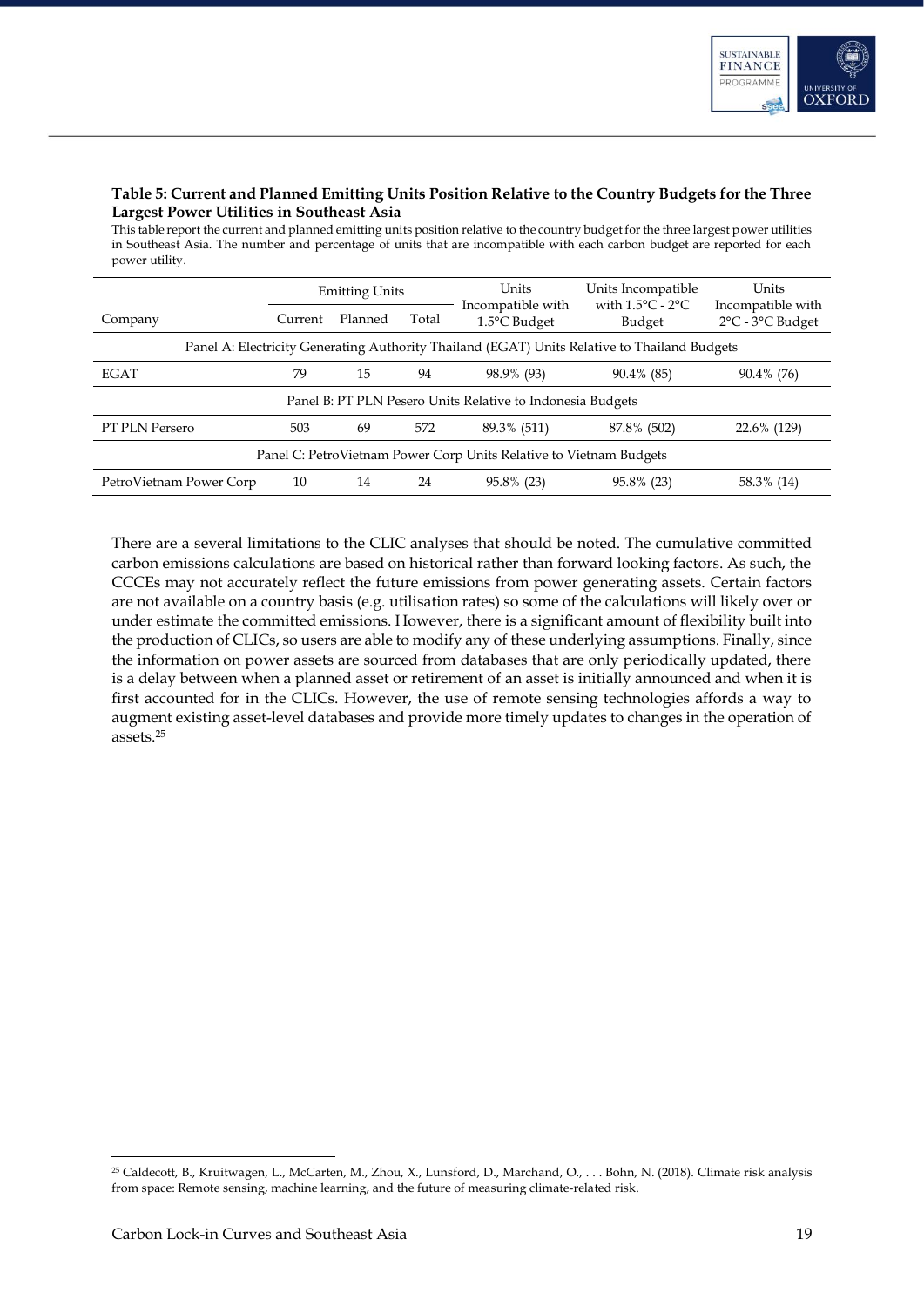

# <span id="page-20-0"></span>**4. RIOT CLICs Module**

The Risk Impact Opportunities Tool (RIOT) is an online platform developed by the Oxford Sustainable Finance Programme to provide analyses of environmental risks, impacts, and opportunities. The Carbon Lock-in Curves (CLICs) module is one of the tools that is available in RIOT. This provides an interactive environment with the flexibility to build CLICs across geographical areas and using different metrics.

The CLIC module enables users to calibrate the carbon budgets across three dimensions: (1) using the default allocated percentages on the weights used to initially calculate them, (2) customising the weights themselves, (3) manually positioning the warming threshold and overriding the weights completely, while maintaining the ability to set exactly the associated numerical values of the thresholds.

Among other interactive controls, users can also extract and save locally any generated and customised CLIC for further investigation/sharing/processing purposes. Portfolios are also user-profile based, therefore any calibration and filtering previously done to form a portfolio with executive structure will be stored and can be used in future analysis.

### **Figure 7: Carbon Lock-in Curve by Generation Type**

This CLIC shows the types of generating technologies as allocated in Southeast Asia with a colour scheme which differentiates the type of technology used.



The main features of the CLICs module include the ability to:

- Change the ordering variable between carbon intensity, plant age (oldest to newest and newest to oldest), marginal cost, levelised cost of electricity (LCOE), weighted index (the last three to be implemented).
- Sort by size of committed emissions.
- View individual country-level CLICs.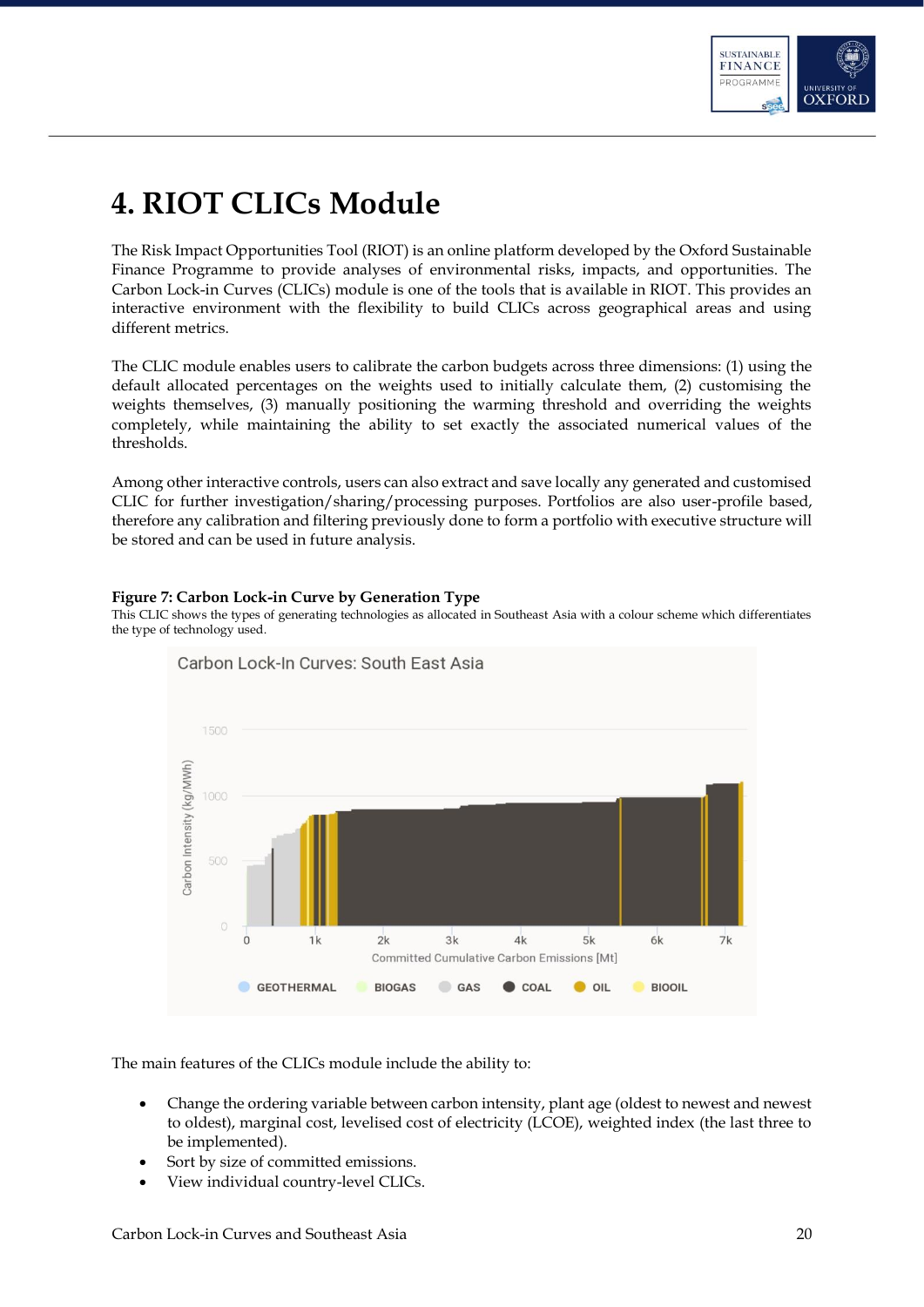

- View country portfolio in global-level CLICs.
- View individual company CLICs (pending calculations/data for warming threshold adjustment).
- View company portfolio in country-level CLICs.
- View company portfolio in global-level CLICs.
- View any portfolio against global or any country-level CLICs.
- Toggle between generation technologies and portfolio assets.
- Use colour overlays to see both i.e. technologies, and whether assets are in a selected portfolio or not.
- Click on individual assets on chart and get to unit/asset-level page.
- Export any generated CLICs as a picture file (e.g. jpg, png).
- Easily select/self-define any warming threshold to each 0.1 (vertical line), with defaults set at 1.5°C, 2°C, and 3°C. Users can also apply zero thresholds or thresholds already satisfied (for instance the 3°C) with corresponding display legend notes.
- Zoom in on parts of CLICs to see individual assets more clearly.
- Easily select/self-define any power sector carbon budget for global-level
- CLICs or any country or company CLICs, using five defaults (CAP, EPC, GDR, CPC, CER), and change the weightings applied to these budgets. Users can also define their own carbon budget for a country and globally for the sector. (All this can be done relatively easily either by directly setting the values for the thresholds, setting the weights indirectly affecting the thresholds, or by drag-and-drop action of the vertical lines which correspond to the warming thresholds. Any changes can be easily reset to the default values.)
- Click through to an individual generating units page, which includes detailed unit level information, values for all the risk hypotheses and a traffic-light rating for each of those to indicate whether they are at risk or not. The traffic-light rating is generated by comparing the individual risk metrics to the thresholds, which can either be a default value or be defined by the user, for each of the risk hypotheses.
- Show multiple companies on a CLIC, either against country or global scale and see them independently on the legend, to facilitate cross company comparisons.
- See from the company drop-down list which companies belong to the portfolio and which don't, so companies outside the portfolio, but located in the same country, can also be projected on the CLIC.
- Include/exclude planned infrastructure projects (assets).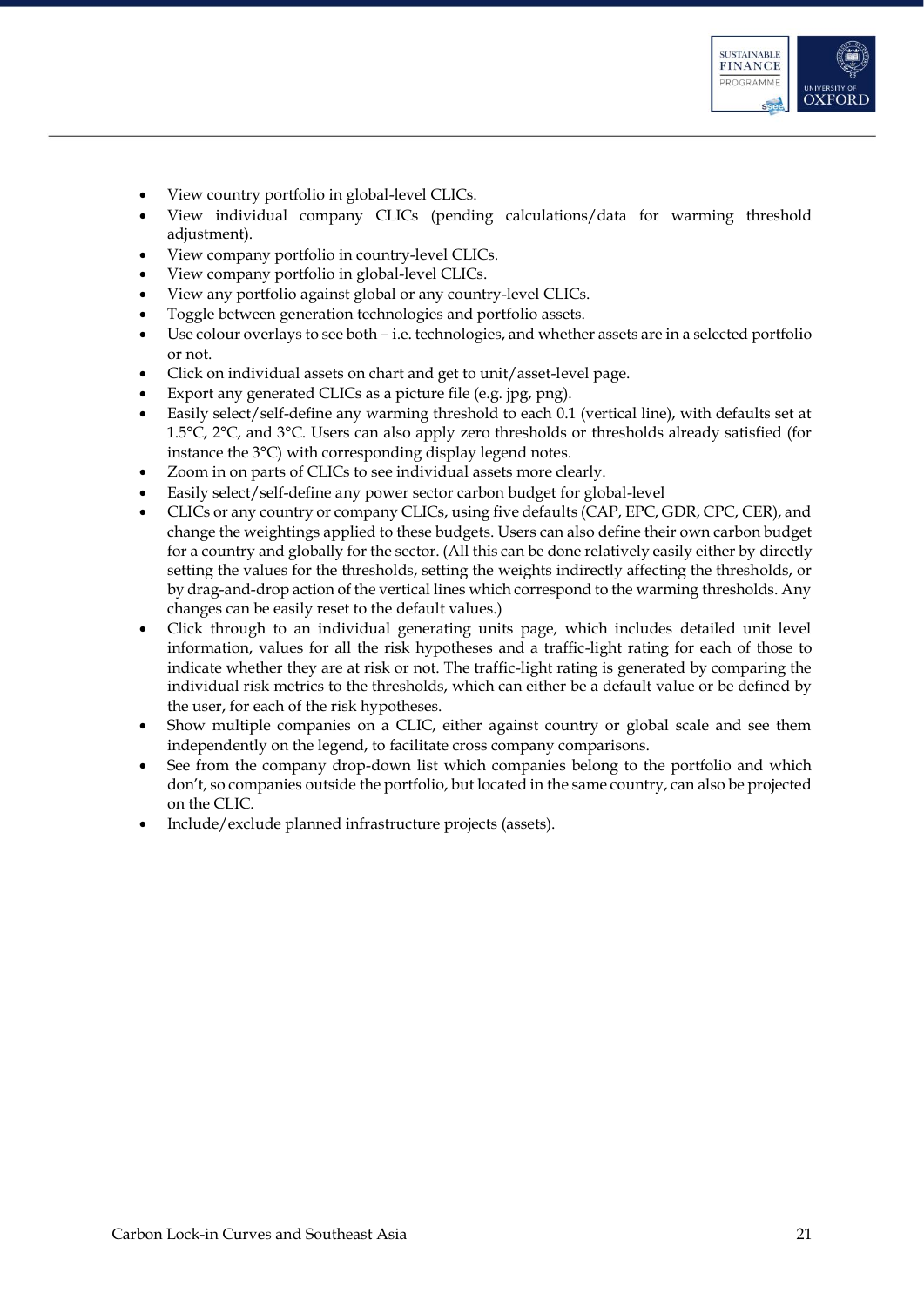

# <span id="page-22-0"></span>**5. Conclusion**

Committed emissions are the cumulative carbon emissions that an asset is expected to emit over its remaining lifetime without substituting inputs or upgrading, retrofitting, refurbishing, or replacing the asset. This concept provides the ability to estimate future carbon 'lock-in' and when the current and planned stock of assets will be incompatible with carbon budgets.

Carbon Lock-in Curves (CLICs) create a way to order, optimise and visually represent portfolios of assets based on their committed emissions. This report presented an overview of how CLICs can be used to analyse the compatibility of power generating assets with different global and country-level carbon budgets by ordering assets according to carbon intensity.

A CLIC plots the CCCE for each asset ordered by a particular ranking method (e.g. plant efficiency, marginal cost, plant age). The width of each bar represents the CCCEs and the ordering variable is plotted on the y-axis. The carbon budgets are then plotted as a vertical line. Assets that are on the left of these budget lines are compatible with that carbon budget, whereas assets that fall to the right of these budget lines are in breach of the carbon budget allocation for that warming scenario.

This report uses CLICs to analyse the compatibility of power generating assets in Southeast Asia with global and country-level carbon budgets. Through our CLICs analysis for the Southeast Asian power sector we have found that:

- The vast majority (83.7%) of Southeast Asia's current and planned fossil fuel generation assets are incompatible with a Paris Agreement aligned carbon budget (1.5°C budget or 200 GtCO2).
- 87.7% of Southeast Asia's current fossil fuel generation assets are incompatible with 1.5°C, 17.8% are incompatible with 2°C, and 2.3% with 3°C. 56.2% of Southeast Asia's planned fossil fuel generation assets are incompatible with 1.5°C, 46.5% are incompatible with 2°C, and 14.8% with 3°C. This highlights the scale of premature closures required to meet climate change objectives and the potential for significant asset stranding in the future.
- While many of the current and planned assets by capacity are coal (57.4%) and oil (7.8%), a significant proportion of gas plants are planned or operating (31.2%) and many of these gas assets are incompatible with different carbon budgets: 64.6% in 1.5°C, 11.0% in 2°C, and 0.3% in 3°C. This highlights how new gas assets, which are often pushed as a route to meeting climate mitigation objectives, are not necessarily a solution.
- Vietnam has the largest fleet of the region's fossil fuel generation assets. 86.9% of Vietnam's current and planned fossil fuel generation assets are incompatible with 1.5°C, 50% are incompatible with 2°C, and 19.7% the 3°C. All of Vietnam's current and planned gas plants, which account for 15.9% of assets by generation capacity, are incompatible with 1.5°C.
- We analysed the ten largest power utilities in Southeast Asia by capacity (Electricity Generating Authority Thailand (EGAT), PT PLN Persero, PetroVietnam Power Corp, Electricity of Vietnam, Ministry of Electric Power (MM), Tenaga Nasional Berhad (TNB), PT Indonesia Power, PT Pembangkitan Jawa-Bali, EVN Genco 3, and Sarawak Energy Berhad Group) and found that on average 90.7% of their current and planned fossil fuel generation assets are incompatible with 1.5°C, 26.6% are incompatible with 2°C, and 4.9% the 3°C.

The current RIOT CLIC module allows users to generate global and country-level CLICs for any portfolio of assets or subset of assets. Users can also plot numerous portfolios simultaneously providing an opportunity for comparative analyses to be undertaken across portfolios. Furthermore, it is also possible to zoom in on the curves to see where exactly units fall on the curve. The assumptions (e.g. budget assumptions, plant retirement ages) outlined in this report can also be adjusted by users to fit their own expectations. Forthcoming work on the CLIC module includes allowing users to add hypothetical assets, which will provide investors and companies with the ability to assess the risk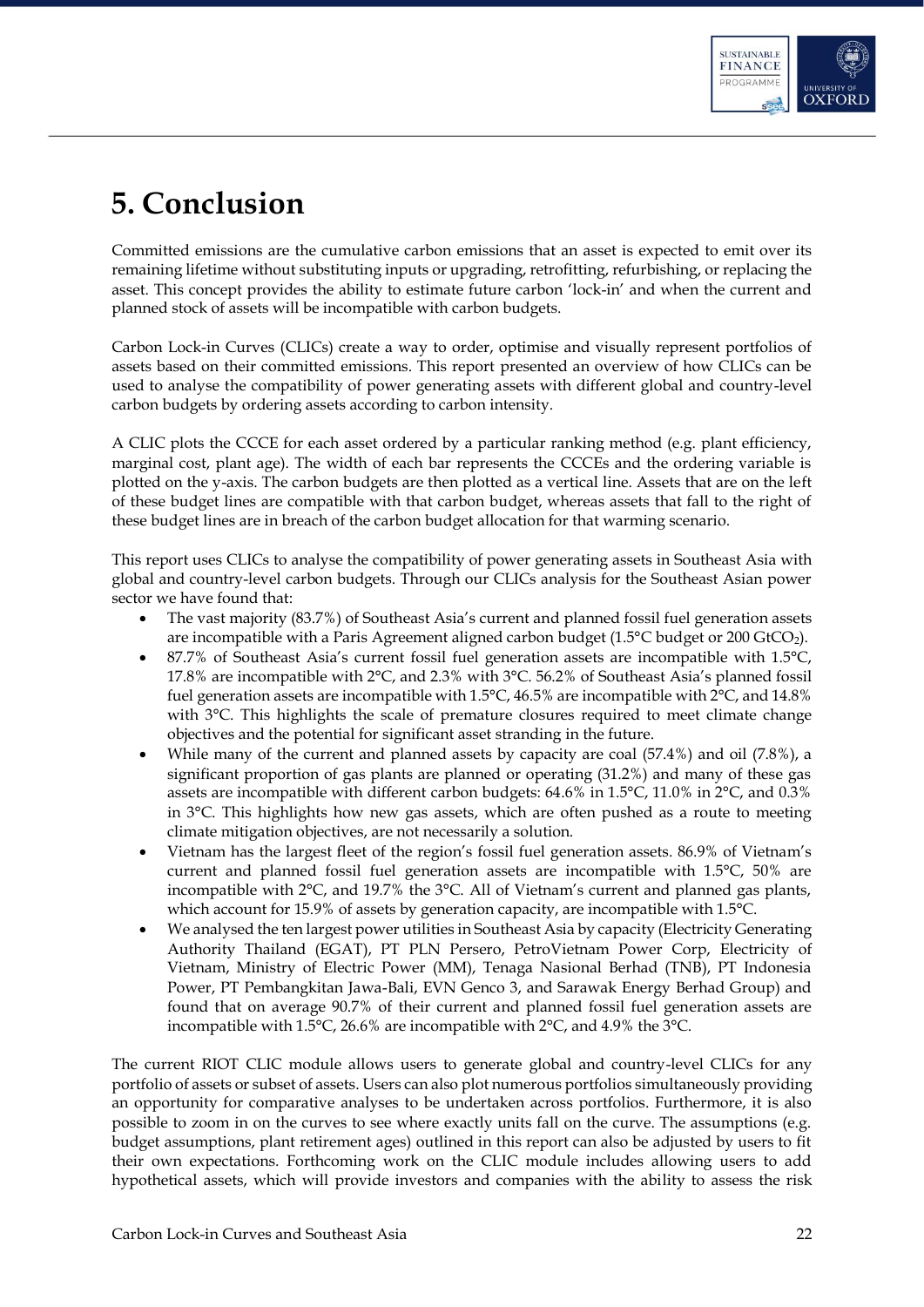

associated with planned projects and providing alternative ranking methods. Planned future analyses include: adding other carbon-intensive sectors (e.g. steel and cement), incorporating national determined contributions (NDCs), investigating the impact of different transition scenarios on the value of outstanding loans, and assessing other stock-flow pollution problems (e.g. air quality and water quality).

Overall, the CLIC is an incredibly versatile tool with the flexibility to assess the risk associated with any portfolio of assets. The level of flexibility and the insight provided by CLICs present policymakers, financial institutions, governments, regulators, and civil society at large with an improved ability to make key decisions to ensure compatibility with the carbon budgets associated with different climate pathways.